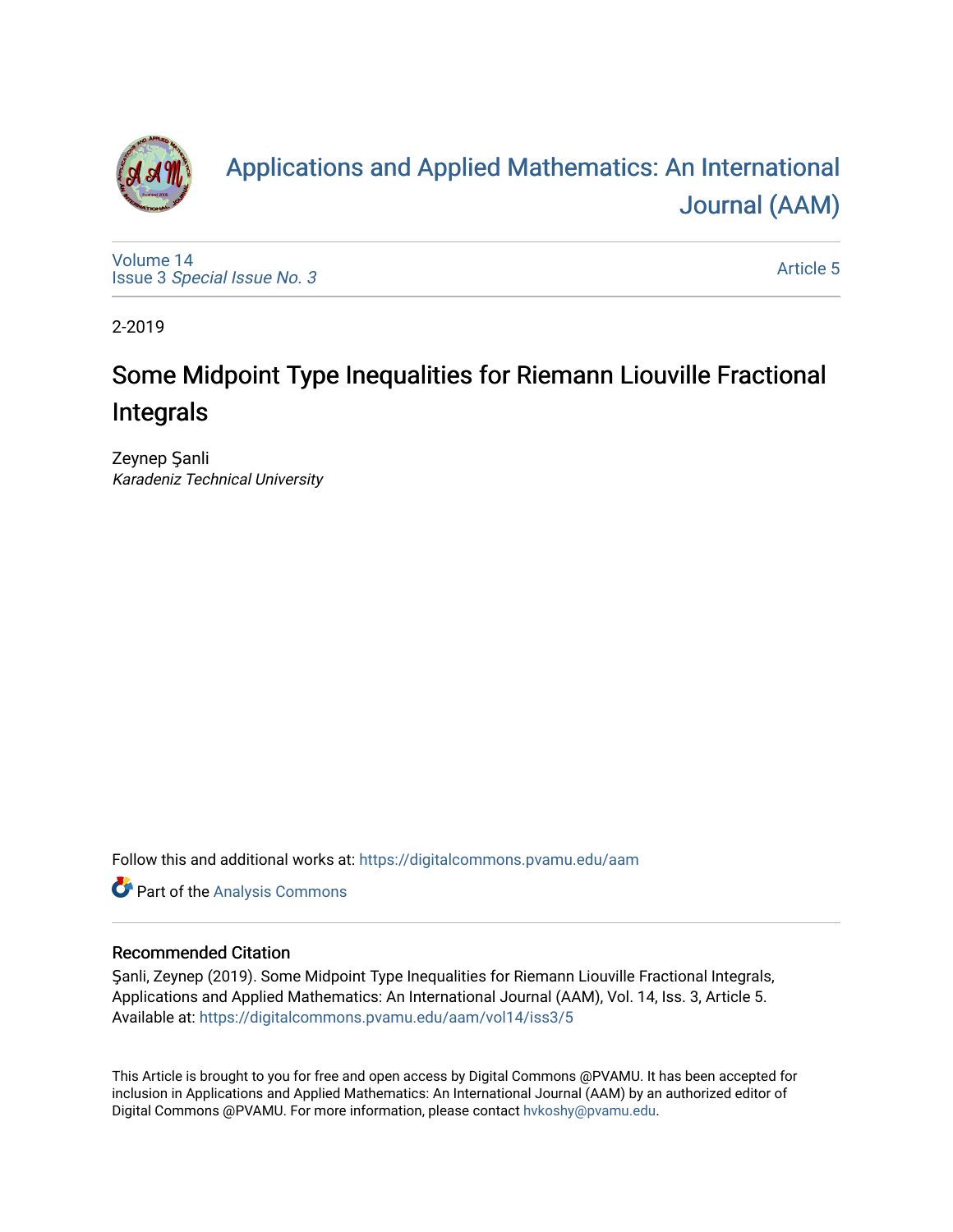

Special Issue No. 3 (February 2019), pp. 58 – 73

# Some Midpoint Type Inequalities for Riemann Liouville Fractional Integrals

Zeynep Sanli

Departmen of Mathematics Karadeniz Technical University Trabzon, Turkey zeynep.sanli@ktu.edu.tr

Received: August 8, 2018; Accepted: November 3, 2018

# Abstract

In the literature, there are a lot of studies about midpoint type inequalities for Riemann Liouville Fractional Integrals. But for most of them, the right and left fractional integrals are used together. In this paper, we give three new Riemann-Liouville fractional midpoint type identities for differentiable functions by using only the right or the left fractional integral. From these identities, we obtain some new midpoint type inequalities for harmonically convex functions by applying power mean and Hölder inequalities.

Keywords: Harmonically convex functions; Rieamann-Liouville fractional integrals; Midpoint type inequalities

MSC 2010 No.: 26A51, 26A33, 26D10

# 1. Introduction

Let  $f: I \subseteq \mathbb{R} \to \mathbb{R}$  be a convex function defined on the interval I of real numbers and  $a, b \in I$  with  $a < b$ . The inequalities

$$
f\left(\frac{a+b}{2}\right) \le \frac{1}{b-a} \int_a^b f(x)dx \le \frac{f(a)+f(b)}{2} \tag{1}
$$

is well known in the literature as Hermite-Hadamard's inequality. There are so many generalizations and extensions of inequalities (1) for various classes of functions. One of this classes of functions is harmonically convex functions defined by  $\dot{I}$  scan.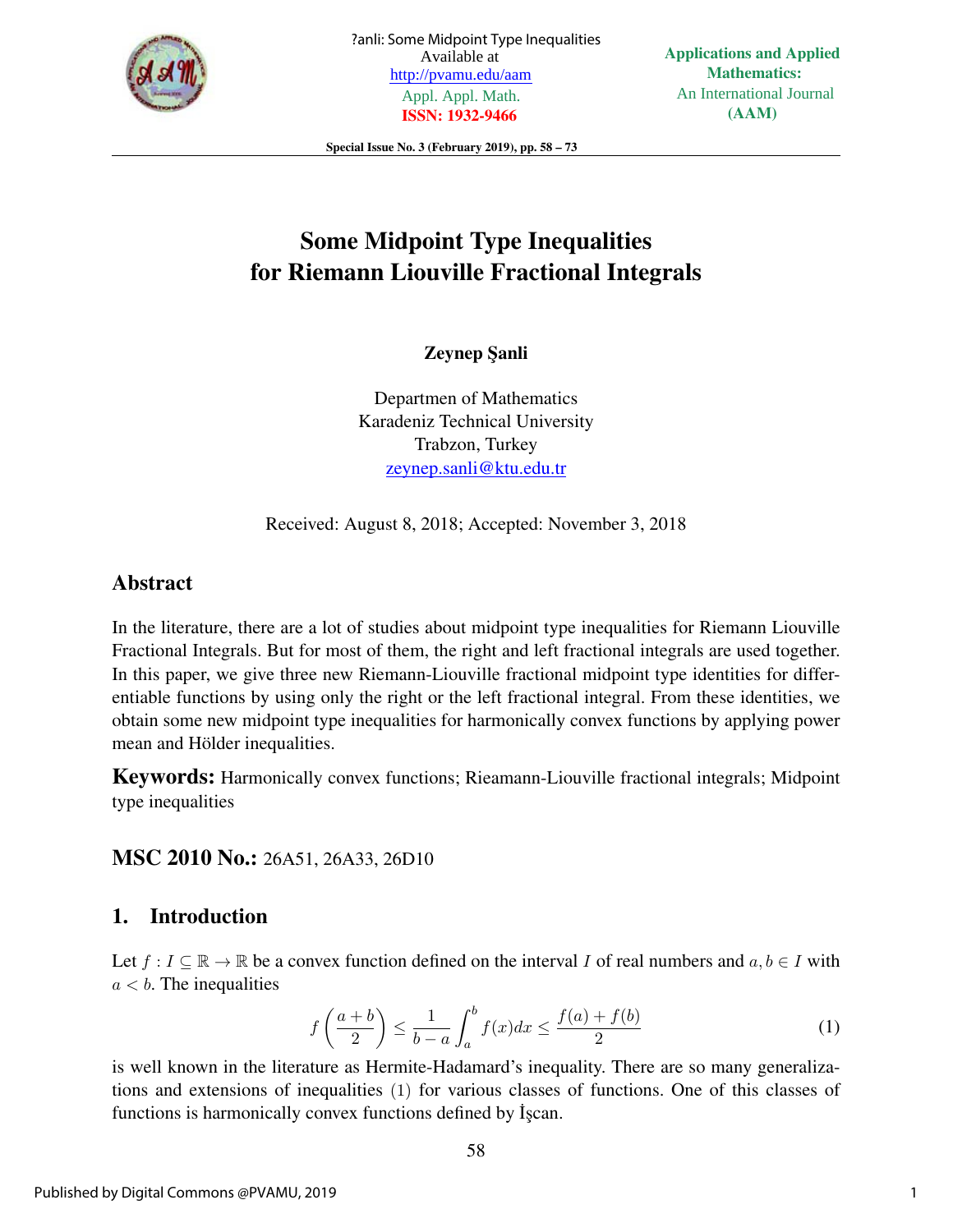In Iscan (2014), Iscan gave the definition of harmonically convex functions as follows.

#### Definition 1.1.

Let  $I \subset \mathbb{R} \setminus \{0\}$  be a real interval. A function  $f : I \to \mathbb{R}$  is said to be harmonically convex if

$$
f\left(\frac{xy}{tx + (1-t)y}\right) \le tf\left(y\right) + (1-t)f\left(x\right) \tag{2}
$$

for all  $x, y \in I$  and  $t \in [0, 1]$ . If the inequality in (2) is reversed, then f is said to be harmonically concave.

### Remark.

Let  $[a, b] \subset I \subseteq (0, \infty)$  if the function  $g : \left[\frac{1}{b}\right]$  $\frac{1}{b}$ ,  $\frac{1}{a}$  $\frac{1}{a}$   $\Big] \rightarrow \mathbb{R}$  is defined  $g(x) = f\left(\frac{1}{x}\right)$  $(\frac{1}{x})$ , then f is harmonically convex on [a, b] if and only if g is convex on  $\left[\frac{1}{b}\right]$  $\frac{1}{b}$ ,  $\frac{1}{a}$  $\frac{1}{a}$ ] (see Dragomir (2017)).

In *I*<sub>scan</sub> (2014), *I*<sub>scan</sub> gave Hermite-Hadamard type inequalities for harmonically convex functions as follows.

#### Theorem 1.3.

Let  $f : I \subset \mathbb{R} \setminus \{0\} \to \mathbb{R}$  be a harmonically convex function and  $a, b \in I$  with  $a < b$ . If  $f \in L[a, b]$ then the following inequalities hold:

$$
f\left(\frac{2ab}{a+b}\right) \le \frac{ab}{b-a} \int_a^b \frac{f(x)}{x^2} dx \le \frac{f(a) + f(b)}{2}.
$$
 (3)

For some similar studies with this work about harmonically convex functions, readers can see Awan et al. (2018), Chen and Wu (2014), Dragomir (2017), ˙I¸scan (2014), ˙I¸scan et al. (2016), ˙I¸scan and Wu (2014), Kunt and Iscan (2017), Kunt et al. (2016), Mihai et al. (2017), Mumcu et al. (2017) and references therein.

The following definitions of the left and right side Riemann-Liouville fractional integrals are well known in the literature.

#### Definition 1.4.

Let  $a, b \in \mathbb{R}$  with  $a < b$  and  $f \in L[a, b]$ . The left and right Riemann-Liouville fractional integrals  $J_{a+}^{\alpha}f$  and  $J_{b-}^{\alpha}f$  of order  $\alpha > 0$  are defined by

$$
J_{a+}^{\alpha}f(x) = \frac{1}{\Gamma(\alpha)} \int_{a}^{x} (x-t)^{\alpha-1} f(t)dt, \ x > a,
$$

and

$$
J_{b-}^{\alpha}f(x) = \frac{1}{\Gamma(\alpha)} \int_{x}^{b} (t-x)^{\alpha-1} f(t)dt, \ x < b,
$$

respectively, where  $\Gamma(\alpha)$  is the Gamma function defined by  $\Gamma(\alpha) = \int_{0}^{\infty}$ 0  $e^{-t}t^{\alpha-1}dt$  (see Kilbas (2006), page 69).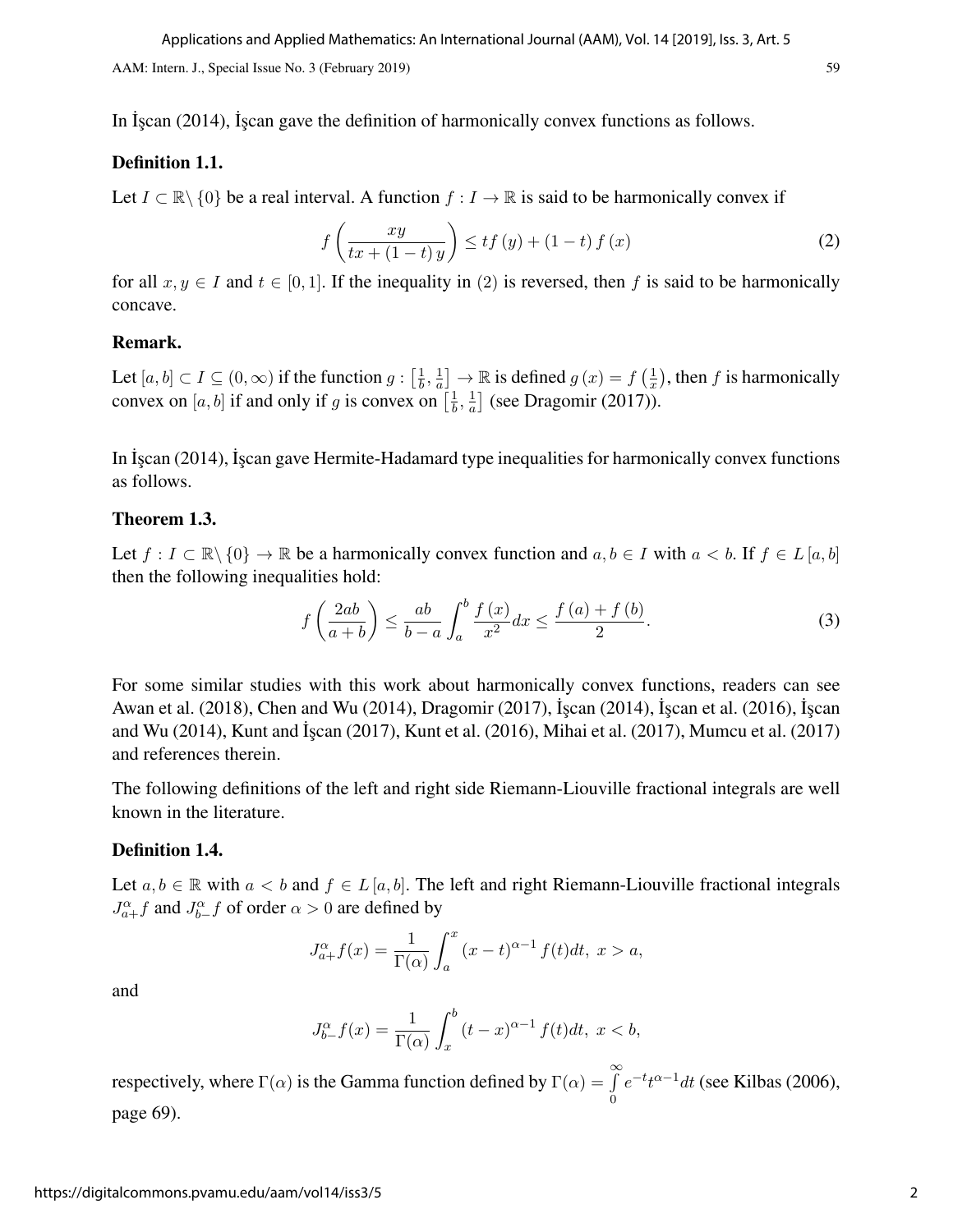We recall the following inequality and special functions which are known as Beta and hypergeometric function, respectively,

$$
\beta(x,y) = \frac{\Gamma(x)\Gamma(y)}{\Gamma(x+y)} = \int_0^1 t^{x-1} (1-t)^{y-1} dt, \ x, y > 0,
$$
  

$$
{}_2F_1(a,b;c;z) = \frac{1}{\beta(b,c-b)} \int_0^1 t^{b-1} (1-t)^{c-b-1} (1-zt)^{-a} dt,
$$
  

$$
c > b > 0, |z| < 1 \text{ (see Kilbas (2006))}.
$$

In literature, there are so many studies for midpoint type inequalities (Kirmaci (2004), Set et al. (2015), Kunt et al. (2017), Kunt et al. (2018)). In some of them, the left and right fractional integrals are used together. The studies Kunt et al. (2017), Kunt et al. (2018) are the first two works by using only the right fractional integrals or the left fractional integrals.

The original contribution of this paper is to obtain new Riemann-Liouville fractional midpoint type inequalities by using only the right or the left fractional integral separately for harmonically convex functions.

## 2. Lemmas

In this section we will prove three new identities used in forward results.

## Lemma 2.1.

Let  $f: I \subseteq (0, \infty) \to \mathbb{R}$  be a differentiable function on  $I^{\circ}$  (the interior of the interval I) such that  $f' \in L[a, b]$ , where  $a, b \in I^{\circ}$  with  $a < b$ . Then the following equality for the right Riemann-Liouville fractional integral holds:

$$
\Gamma\left(\alpha+1\right)\left(\frac{ab}{b-a}\right)^{\alpha}J_{\frac{1}{b}-}^{\alpha}\left(f\circ h\right)\left(\frac{1}{a}\right)-f\left(\frac{\left(\alpha+1\right)ab}{a+\alpha b}\right)
$$
\n
$$
\tag{4}
$$

$$
= ab(b-a)\left[\int_{0}^{\frac{\alpha}{\alpha+1}} \frac{t^{\alpha}}{(tb + (1-t)a)^{2}} f'\left(\frac{ab}{tb + (1-t)a}\right) dt + \int_{\frac{\alpha}{\alpha+1}}^{1} \frac{t^{\alpha}-1}{(tb + (1-t)a)^{2}} f'\left(\frac{ab}{tb + (1-t)a}\right) dt\right],
$$

where  $h(x) = \frac{1}{x}$  and  $\alpha > 0$ .

#### *Proof:*

It could be prove directly by applying the partial integration to the right hand side of the equation (4) as follows:

$$
ab(b-a)\left[\int\limits_{0}^{\frac{\alpha}{\alpha+1}}\frac{t^{\alpha}}{\left(tb+(1-t)a\right)^{2}}f'\left(\frac{ab}{tb+(1-t)a}\right)dt+\int\limits_{\frac{\alpha}{\alpha+1}}^{1}\frac{t^{\alpha}-1}{\left(tb+(1-t)a\right)^{2}}f'\left(\frac{ab}{tb+(1-t)a}\right)dt\right]
$$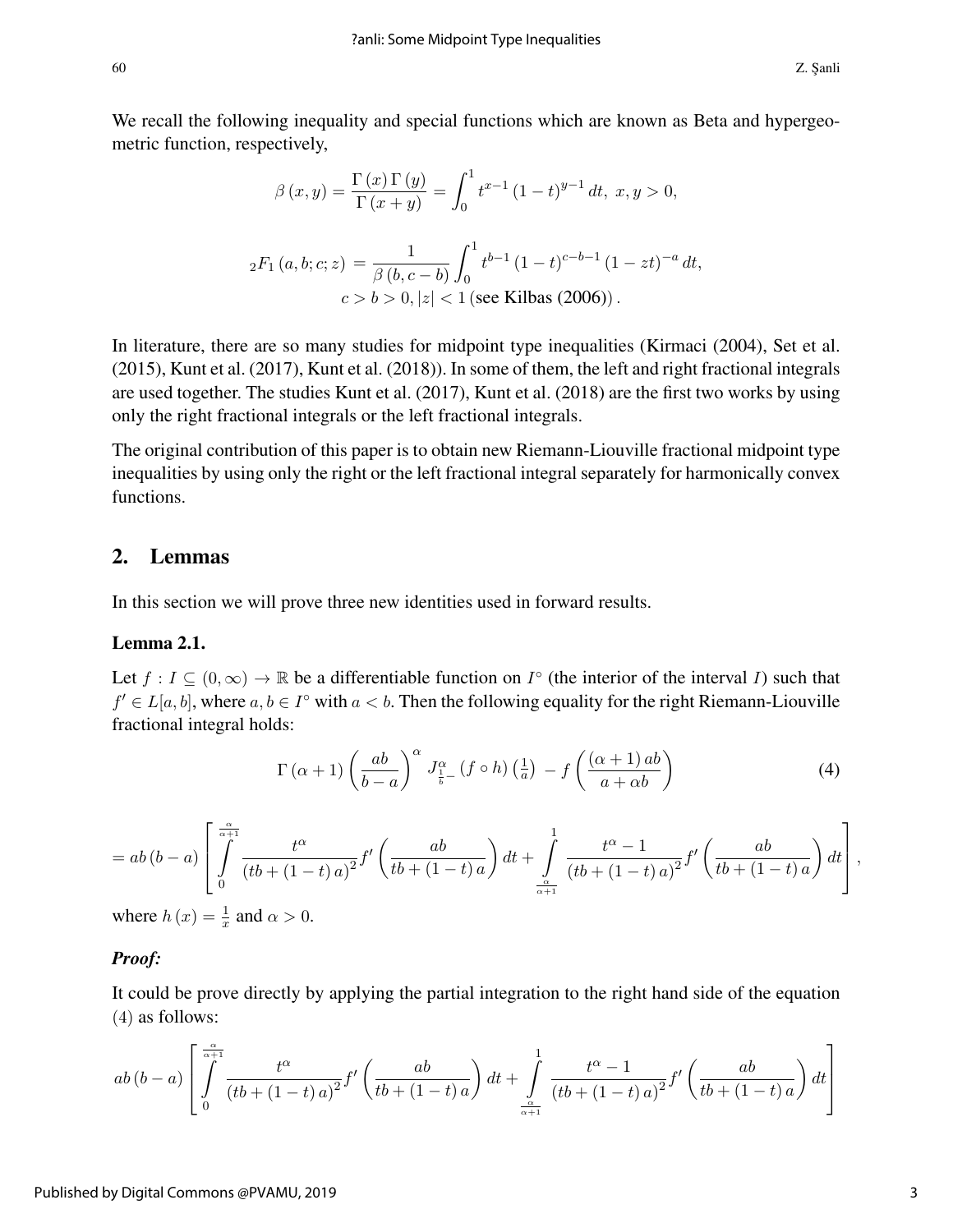$$
= ab(b-a)\left[\int_{0}^{1} \frac{t^{\alpha}}{(tb+(1-t)a)^{2}} f'\left(\frac{ab}{tb+(1-t)a}\right) dt - \int_{\frac{\alpha}{\alpha+1}}^{1} \frac{1}{(tb+(1-t)a)^{2}} f'\left(\frac{ab}{tb+(1-t)a}\right) dt\right]
$$
  
\n
$$
= -t^{\alpha} f\left(\frac{ab}{tb+(1-t)a}\right)\Big|_{0}^{1} + \alpha \int_{0}^{1} t^{\alpha-1} f\left(\frac{ab}{tb+(1-t)a}\right) dt + f\left(\frac{ab}{tb+(1-t)a}\right)\Big|_{\frac{\alpha}{\alpha+1}}^{1}
$$
  
\n
$$
= -f(a) + \alpha \int_{0}^{1} t^{\alpha-1} f\left(\frac{ab}{tb+(1-t)a}\right) dt + f(a) - f\left(\frac{ab}{\frac{\alpha}{\alpha+1}b+\left(1-\frac{\alpha}{\alpha+1}\right)a}\right)
$$
  
\n
$$
= \alpha \int_{\frac{1}{b}}^{\frac{1}{a}} \frac{(t-\frac{1}{b})^{\alpha-1}}{\left(\frac{1}{a}-\frac{1}{b}\right)^{\alpha-1}} f\left(\frac{1}{t}\right) \frac{dt}{\left(\frac{1}{a}-\frac{1}{b}\right)} - f\left(\frac{(\alpha+1)ab}{a+ab}\right)
$$
  
\n
$$
= \Gamma(\alpha+1) \left(\frac{ab}{b-a}\right)^{\alpha} J_{\frac{1}{b}}^{\alpha} (f \circ h) \left(\frac{1}{a}\right) - f\left(\frac{(\alpha+1)ab}{a+ab}\right).
$$

This completes the proof.

#### Remark.

In Lemma 2.1, if one takes  $\alpha = 1$ , one has the following identity:

$$
\frac{ab}{b-a} \int_{a}^{b} f(t) dt - f\left(\frac{2ab}{a+\alpha b}\right)
$$
 (5)

$$
= ab(b-a)\left[\int_{0}^{\frac{1}{2}}\frac{t}{(tb+(1-t)a)^2}f'\left(\frac{ab}{tb+(1-t)a}\right)dt + \int_{\frac{1}{2}}^{1}\frac{t-1}{(tb+(1-t)a)^2}f'\left(\frac{ab}{tb+(1-t)a}\right)dt\right].
$$

## Lemma 2.3.

Let  $f: I \subseteq (0, \infty) \to \mathbb{R}$  be a differentiable function on  $I^{\circ}$  (the interior of the interval I) such that  $f' \in L[a, b]$ , where  $a, b \in I^{\circ}$  with  $a < b$ . Then the following equality for the left Riemann-Liouville fractional integral holds:

$$
\Gamma\left(\alpha+1\right)\left(\frac{ab}{b-a}\right)^{\alpha}J_{\frac{1}{a}+}^{\alpha}\left(f\circ h\right)\left(\frac{1}{b}\right) - f\left(\frac{\left(\alpha+1\right)ab}{\alpha a+b}\right) \tag{6}
$$

$$
= ab(b-a)\left[\int_{0}^{\frac{\alpha}{\alpha+1}} \frac{-t^{\alpha}}{(ta+(1-t)\,b)^2} f'\left(\frac{ab}{ta+(1-t)\,b}\right) dt + \int_{\frac{\alpha}{\alpha+1}}^{1} \frac{1-t^{\alpha}}{(ta+(1-t)\,b)^2} f'\left(\frac{ab}{ta+(1-t)\,b}\right) dt\right],
$$
  
where  $h(x) = \frac{1}{x}$  and  $\alpha > 0$ .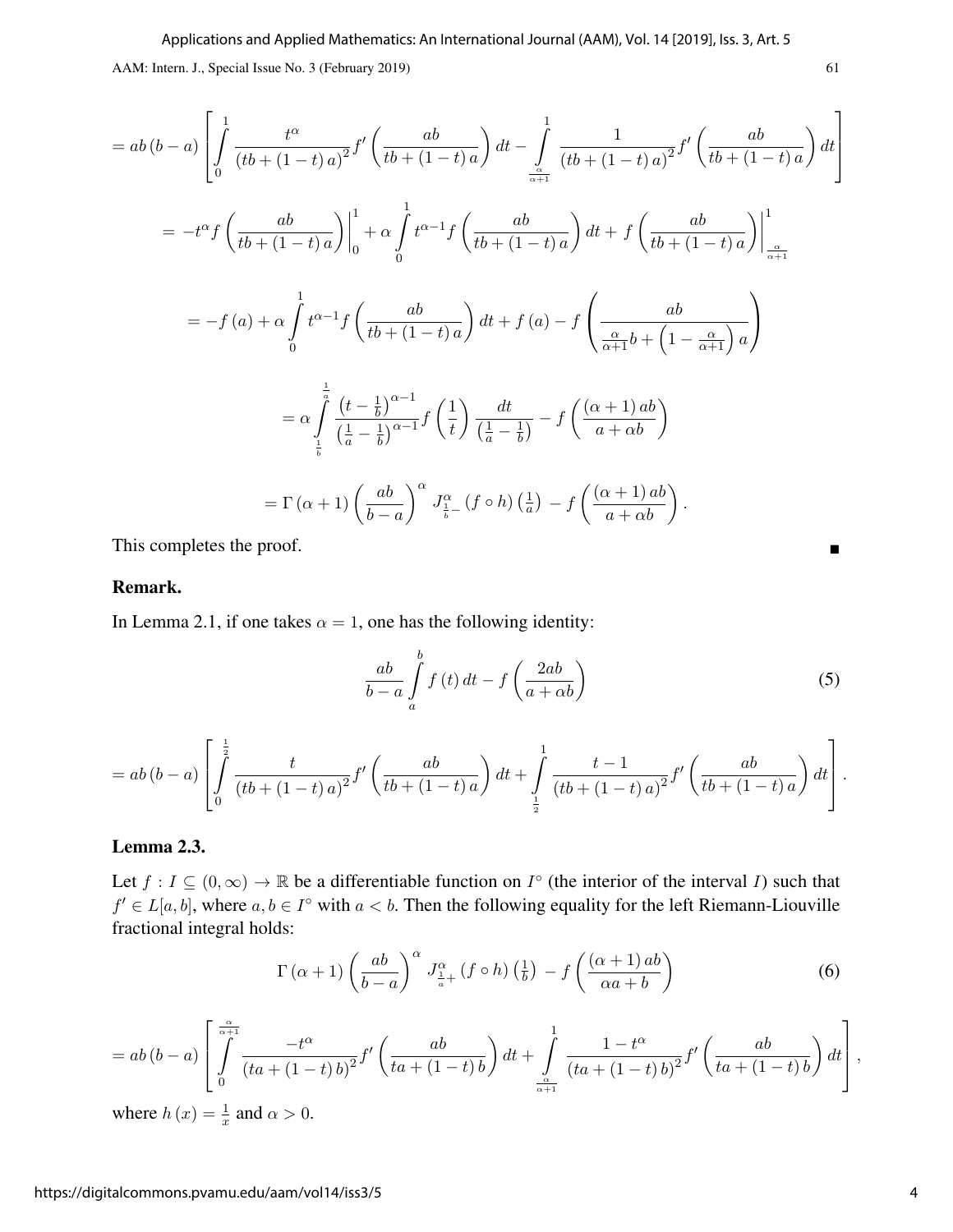#### *Proof:*

Similar to the proof of Lemma 2.1, we have  $(6)$ .

#### Remark.

In Lemma 2.3, if one takes  $\alpha = 1$ , one has the following identity:

$$
\frac{ab}{b-a} \int_{a}^{b} f(t) dt - f\left(\frac{2ab}{a+\alpha b}\right)
$$
 (7)

$$
= ab(b-a)\left[\int_{0}^{\frac{1}{2}}\frac{-t}{(ta+(1-t)b)^2}f'\left(\frac{ab}{ta+(1-t)b}\right)dt+\int_{\frac{1}{2}}^{1}\frac{1-t}{(ta+(1-t)b)^2}f'\left(\frac{ab}{ta+(1-t)b}\right)dt\right].
$$

## Lemma 2.5.

Let  $f: I \subseteq (0, \infty) \to \mathbb{R}$  be a differentiable function on  $I^{\circ}$  (the interior of the interval I) such that  $f' \in L[a, b]$ , where  $a, b \in I^{\circ}$  with  $a < b$ . Then the following equality for the Riemann-Liouville fractional integral holds:

$$
\frac{\Gamma(\alpha+1)}{2} \left(\frac{ab}{b-a}\right)^{\alpha} \left[J_{\frac{1}{a}+}^{\alpha}(f \circ h) \left(\frac{1}{b}\right) + J_{\frac{1}{b}-}^{\alpha}(f \circ h) \left(\frac{1}{a}\right)\right] - \left[\frac{f\left(\frac{(\alpha+1)ab}{\alpha a+b}\right) + f\left(\frac{(\alpha+1)ab}{a+b}\right)}{2}\right]
$$
\n
$$
= \frac{ab(b-a)}{2} \left[\begin{array}{c} \int_{0}^{1} \frac{t^{\alpha}}{(tb+(1-t)a)^{2}} f' \left(\frac{ab}{tb+(1-t)a}\right) dt - \int_{0}^{1} \frac{t^{\alpha}}{(ta+(1-t)b)^{2}} f' \left(\frac{ab}{ta+(1-t)b}\right) dt \\ + \int_{\frac{\alpha}{\alpha+1}}^{1} \frac{1}{(ta+(1-t)b)^{2}} f' \left(\frac{ab}{ta+(1-t)b}\right) dt - \int_{\frac{\alpha}{\alpha+1}}^{1} \frac{1}{(tb+(1-t)a)^{2}} f' \left(\frac{ab}{tb+(1-t)a}\right) dt \end{array}\right],
$$
\nHere

\n
$$
h(x) = \frac{1}{2} \text{ and } \alpha > 0.
$$

where  $h(x) = \frac{1}{x}$  and  $\alpha > 0$ .

#### *Proof:*

Adding the equalities (4) and (6) side by side, then the multiplying the result by  $\frac{1}{2}$ , we have the equality  $(8)$ .

#### Remark.

In Lemma 2.5, if one takes  $\alpha = 1$ , one has the following identity:

$$
\frac{ab}{2(b-a)}\int_{a}^{b}f\left(t\right)dt - f\left(\frac{2ab}{a+\alpha b}\right)
$$
\n(9)

$$
= \frac{ab(b-a)}{2} \left[ \int_{0}^{1} \frac{t}{(tb+(1-t)a)^2} f' \left( \frac{ab}{tb+(1-t)a} \right) dt - \int_{0}^{1} \frac{t}{(ta+(1-t)b)^2} f' \left( \frac{ab}{ta+(1-t)b} \right) dt \right] + \int_{\frac{1}{2}}^{1} \frac{1}{(ta+(1-t)b)^2} f' \left( \frac{ab}{ta+(1-t)b} \right) dt - \int_{\frac{1}{2}}^{1} \frac{1}{(tb+(1-t)a)^2} f' \left( \frac{ab}{tb+(1-t)a} \right) dt \right].
$$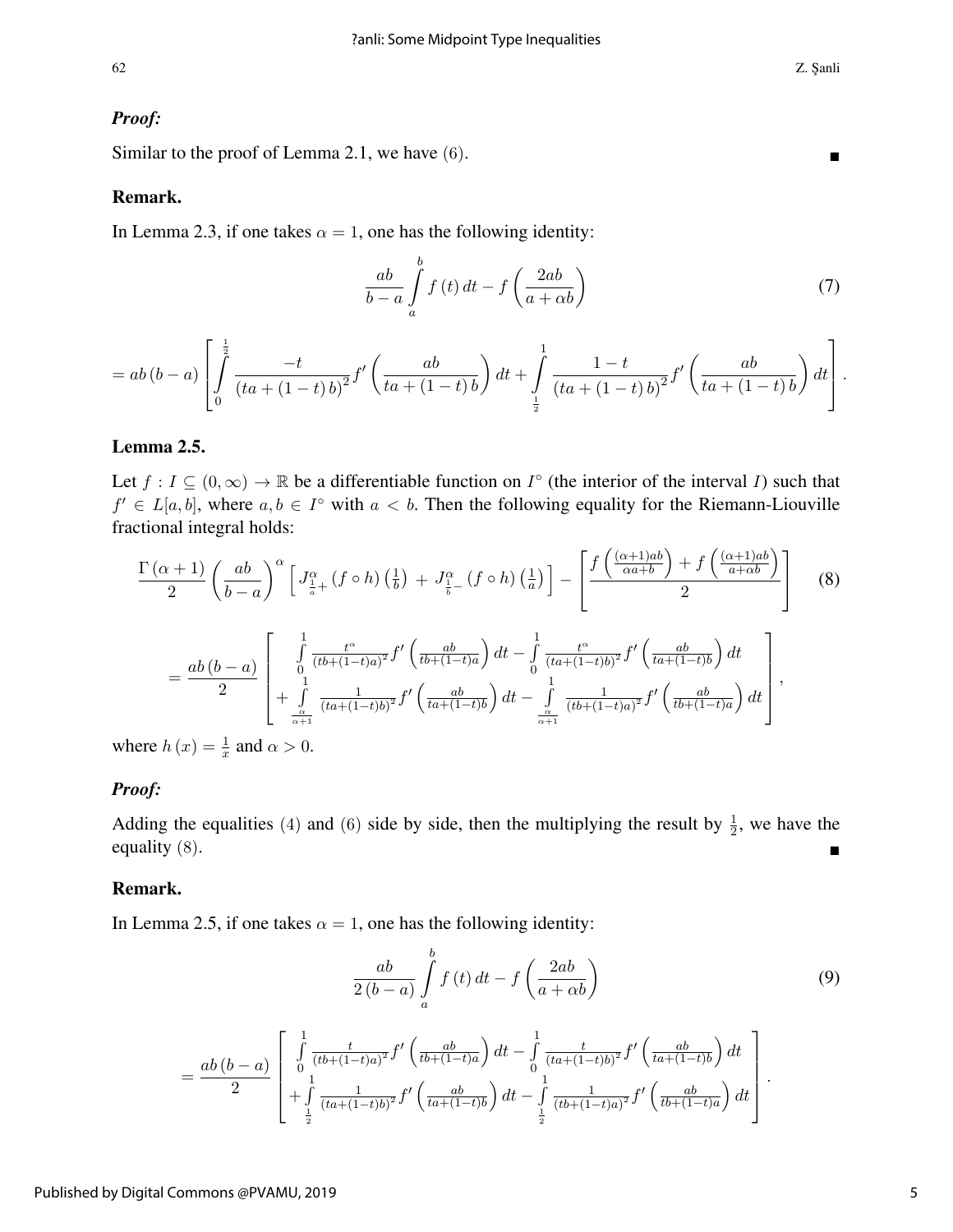# 3. Some new midpoint type inequalities for harmonically convex functions

In this section, we will prove some new midpoint type inequalities for harmonically convex functions by using Lemma 2.1, Lemma 2.3 and Lemma 2.5.

## Theorem 3.1.

Let  $f: I \subseteq (0, \infty) \to \mathbb{R}$  be a differentiable function on  $I^{\circ}$ ,  $a, b \in I^{\circ}$  and  $a < b$ . If  $f' \in L [a, b]$  and  $|f'|$ q harmonically convex on [a, b] for  $q \ge 1$ , then we have the following inequalities:

$$
\left|\Gamma\left(\alpha+1\right)\left(\frac{ab}{b-a}\right)^{\alpha}J_{\frac{1}{b}-}^{\alpha}\left(f\circ h\right)\left(\frac{1}{a}\right)-f\left(\frac{\left(\alpha+1\right)ab}{a+\alpha b}\right)\right|\n
$$
\leq (b-a) \, ab \left(\frac{\alpha^{\alpha+1}}{\left(\alpha+2\right)^{\alpha+2}}\right)^{1-\frac{1}{q}} \left[\frac{\left(Z_{1}\left(\alpha\right)|f'(a)|^{q}+Z_{2}\left(\alpha\right)|f'(b)|^{q}\right)^{\frac{1}{q}}}{+\left(Z_{3}\left(\alpha\right)|f'(a)|^{q}+Z_{4}\left(\alpha\right)|f'(b)|^{q}\right)^{\frac{1}{q}}}\right],\n\tag{10}
$$
$$

where

$$
Z_{1}(\alpha) = \left(\frac{\alpha}{\alpha+1}\right)^{\alpha+2} \frac{1}{\alpha+2} \left[\frac{\alpha}{\alpha+1} (b-a) + a\right]^{-2q} {}_{2}F_{1}\left(2q, 1; \alpha+3, 1-\frac{a}{\frac{\alpha}{\alpha+1}(b-a)+a}\right),
$$
  
\n
$$
Z_{2}(\alpha) = \begin{bmatrix} \frac{\alpha^{\alpha+1}}{(\alpha+1)^{\alpha+2}} \left[\frac{\alpha}{\alpha+1} (b-a) + a\right]^{-2q} {}_{2}F_{1}\left(2q, 1; \alpha+2, 1-\frac{a}{\frac{\alpha}{\alpha+1}(b-a)+a}\right) \\ -\left(\frac{\alpha}{\alpha+1}\right)^{\alpha+2} \frac{1}{\alpha+2} \left[\frac{\alpha}{\alpha+1} (b-a) + a\right]^{-2q} {}_{2}F_{1}\left(2q, 1; \alpha+3, 1-\frac{a}{\frac{\alpha}{\alpha+1}(b-a)+a}\right) \end{bmatrix},
$$
  
\n
$$
Z_{3}(\alpha) = \begin{bmatrix} \frac{1}{2}b^{-2q} {}_{2}F_{1}\left(2q, 1; 3, 1-\frac{a}{b}\right) \\ -\frac{1}{2} \left(\frac{\alpha}{\alpha+1}\right)^{2} \left[\frac{\alpha}{\alpha+1} (b-a) + a\right]^{-2q} {}_{2}F_{1}\left(2q, 1; 3, 1-\frac{a}{\frac{\alpha}{\alpha+1}(b-a)+a}\right) \\ -\frac{1}{\alpha+1} b^{-2q} {}_{2}F_{1}\left(2q, 1; \alpha+3, 1-\frac{a}{b}\right) \\ -\left(\frac{\alpha}{\alpha+1}\right)^{\alpha+2} \frac{1}{\alpha+2} \left[\frac{\alpha}{\alpha+1} (b-a) + a\right]^{-2q} {}_{2}F_{1}\left(2q, 1; \alpha+3, 1-\frac{a}{\frac{\alpha}{\alpha+1}(b-a)+a}\right) \end{bmatrix},
$$
  
\n
$$
\begin{bmatrix} b^{-2q} {}_{2}F_{1}\left(2q, 1; 2, 1-\frac{a}{b}\right) \\ -\frac{\alpha}{\alpha+1} \left[\frac{\alpha}{\alpha+1} (b-a) + a\right]^{-2q} {}_{2}F_{1}\left(2q, 1; 2, 1
$$

and  $\alpha > 0$ .

*Proof:*

By using Lemma 2.1, power mean inequality and harmonically convexity of  $|f|$  $q$ , we have

$$
\left| \Gamma\left(\alpha+1\right) \left( \frac{ab}{b-a} \right)^{\alpha} J_{\frac{1}{b}-}^{\alpha} \left( f \circ h \right) \left( \frac{1}{a} \right) - f \left( \frac{\left( \alpha+1\right) ab}{a+ \alpha b} \right) \right| \tag{11}
$$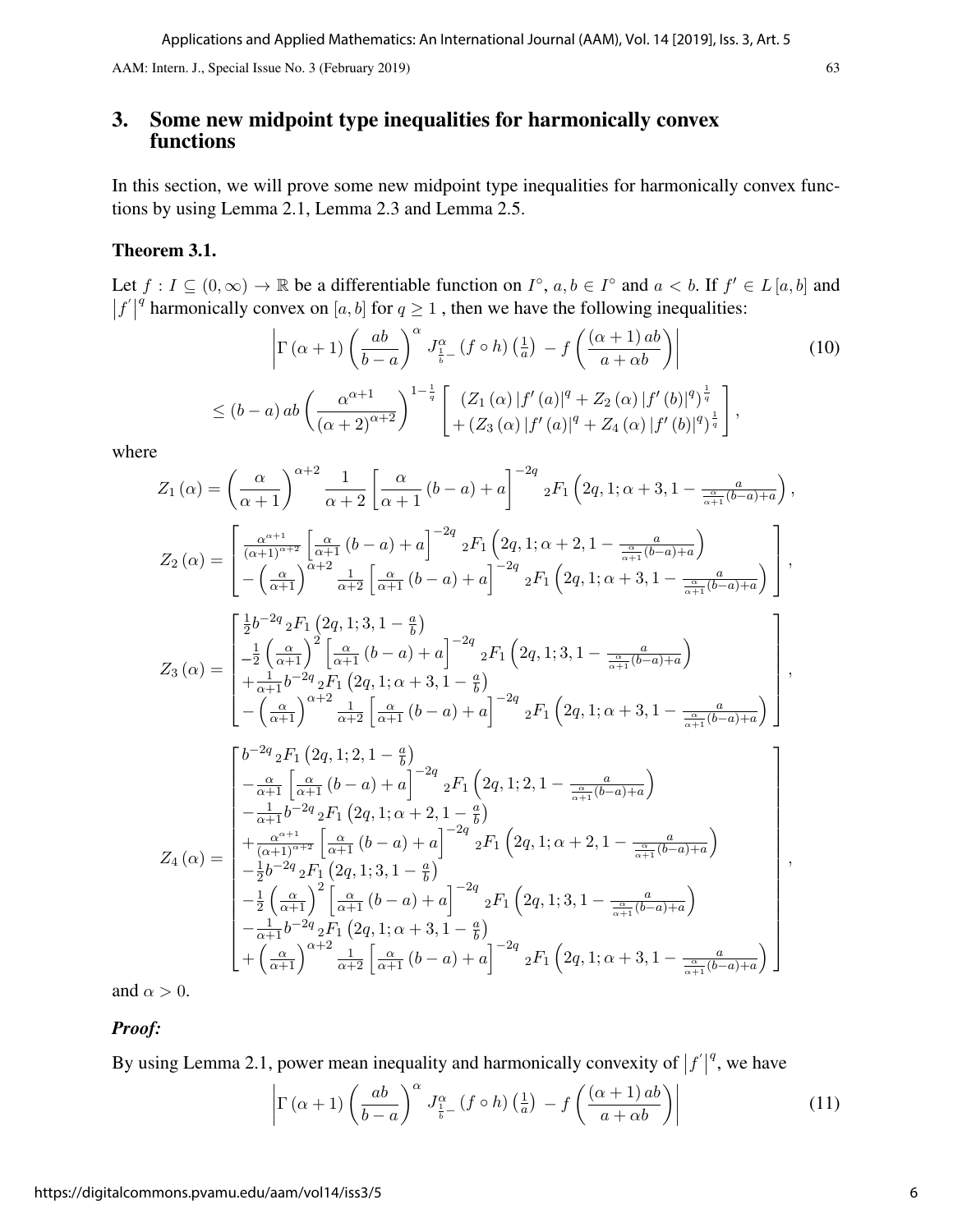$$
\leq ab(b-a)\left[\int_{0}^{\frac{\alpha}{\alpha+1}}\frac{t^{\alpha}}{(tb+(1-t)a)^{2}}\left|f'\left(\frac{ab}{tb+(1-t)a}\right)\right|dt+\int_{\frac{\alpha}{\alpha+1}}^{1}\frac{1-t^{\alpha}}{(tb+(1-t)a)^{2}}\left|f'\left(\frac{ab}{tb+(1-t)a}\right)\right|dt\right] \n\leq (b-a)ab\left[\left(\int_{0}^{\frac{\alpha}{\alpha+1}}t^{\alpha}dt\right)^{1-\frac{1}{q}}\left(\int_{0}^{\frac{\alpha}{\alpha+1}}\frac{t^{\alpha}}{(tb+(1-t)a)^{2q}}\left|f'\left(\frac{ab}{tb+(1-t)a}\right)\right|^{q}dt\right)^{\frac{1}{q}}\right] \n+\left(\int_{\frac{\alpha}{\alpha+1}}^{1}(1-t^{\alpha})dt\right)^{1-\frac{1}{q}}\left(\int_{\frac{\alpha}{\alpha+1}}^{1}\frac{1-t^{\alpha}}{(tb+(1-t)a)^{2q}}\left|f'\left(\frac{ab}{tb+(1-t)a}\right)\right|^{q}dt\right)^{\frac{1}{q}}\right] \n\leq (b-a)ab\left(\frac{\alpha^{\alpha+1}}{(\alpha+2)^{\alpha+2}}\right)^{1-\frac{1}{q}}\left[\left(\int_{0}^{\frac{\alpha}{\alpha+1}}\frac{t^{\alpha}}{(tb+(1-t)a)^{2q}}\left[t\left|f'(a)\right|^{q}+(1-t)\left|f'(b)\right|^{q}\right]dt\right)^{\frac{1}{q}}\right] \n+\left(\int_{\frac{\alpha}{\alpha+1}}^{1}\frac{1-t^{\alpha}}{(tb+(1-t)a)^{2q}}\left[t\left|f'(a)\right|^{q}+(1-t)\left|f'(b)\right|^{q}\right]dt\right)^{\frac{1}{q}}\right],
$$

Calculating the appearing integrals in (11), we have

$$
\int_{0}^{\frac{\alpha}{\alpha+1}} \frac{t^{\alpha+1}}{(tb+(1-t)a)^{2q}} dt = \left(\frac{\alpha}{\alpha+1}\right)^{\alpha+2} \int_{0}^{1} \frac{u^{\alpha+1}}{\left(\frac{\alpha}{\alpha+1}ub+\left(1-\frac{\alpha}{\alpha+1}u\right)a\right)^{2q}} du
$$
\n
$$
= \left(\frac{\alpha}{\alpha+1}\right)^{\alpha+2} \int_{0}^{1} \frac{(1-v)^{\alpha+1}}{\left(\frac{\alpha}{\alpha+1}\left(1-v\right)b+\left(1-\frac{\alpha}{\alpha+1}\left(1-v\right)\right)a\right)^{2q}} du
$$
\n
$$
= \left(\frac{\alpha}{\alpha+1}\right)^{\alpha+2} \left[\frac{\alpha}{\alpha+1}\left(b-a\right)+a\right]^{-2q} \int_{0}^{1} (1-v)^{\alpha+1} \left(1-v\left[1-\frac{a}{\frac{\alpha}{\alpha+1}\left(b-a\right)+a}\right]\right)^{-2q} dv
$$
\n
$$
= \left(\frac{\alpha}{\alpha+1}\right)^{\alpha+2} \frac{1}{\alpha+2} \left[\frac{\alpha}{\alpha+1}\left(b-a\right)+a\right]^{-2q} {}_{2}F_{1}\left(2q,1;\alpha+3,1-\frac{a}{\frac{\alpha}{\alpha+1}\left(b-a\right)+a}\right)
$$
\n
$$
= Z_{1}\left(\alpha\right),
$$
\n(12)

and

$$
\int_{0}^{\frac{\alpha}{\alpha+1}} \frac{t^{\alpha}(1-t)}{(tb+(1-t)a)^{2q}} dt = \int_{0}^{\frac{\alpha}{\alpha+1}} \frac{t^{\alpha}}{(tb+(1-t)a)^{2q}} dt - \int_{0}^{\frac{\alpha}{\alpha+1}} \frac{t^{\alpha+1}}{(tb+(1-t)a)^{2q}} dt \qquad (13)
$$

$$
= \left(\frac{\alpha}{\alpha+1}\right)^{\alpha+1} \int_{0}^{1} \frac{u^{\alpha}}{\left(\frac{\alpha}{\alpha+1}ub+\left(1-\frac{\alpha}{\alpha+1}u\right)a\right)^{2q}} du - \int_{0}^{\frac{\alpha}{\alpha+1}} \frac{t^{\alpha+1}}{(tb+(1-t)a)^{2q}} dt
$$

$$
\left(\frac{\alpha}{\alpha+1}\right)^{\alpha+1} \int_{0}^{1} \frac{(1-v)^{\alpha}}{\left(\frac{\alpha}{\alpha+1}(1-v)b+\left(1-\frac{\alpha}{\alpha+1}(1-v)\right)a\right)^{2q}} dv - \int_{0}^{\frac{\alpha}{\alpha+1}} \frac{t^{\alpha+1}}{(tb+(1-t)a)^{2q}} dt
$$

=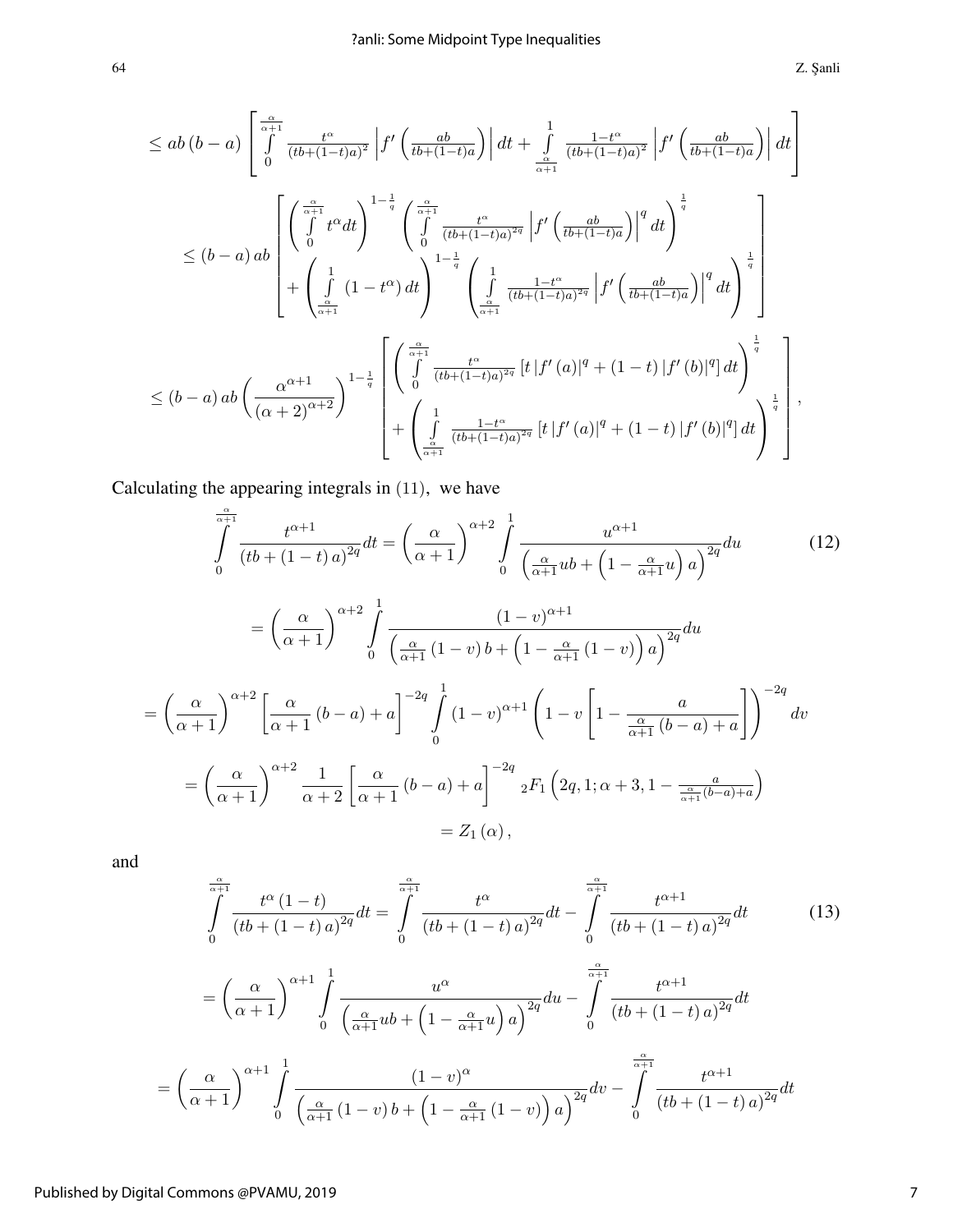$$
= \begin{bmatrix} \left(\frac{\alpha}{\alpha+1}\right)^{\alpha+1} \left[\frac{\alpha}{\alpha+1} \left(b-a\right) + a\right]^{-2q} \int_{0}^{1} (1-v)^{\alpha} \left(1-v\left[1-\frac{a}{\frac{\alpha}{\alpha+1}(b-a)+a}\right]\right)^{-2q} dv \\ -\int_{0}^{\frac{\alpha}{\alpha+1}} \frac{t^{\alpha+1}}{\left(bt+(1-t)a\right)^{2q}} dt \\ = \begin{bmatrix} \frac{\alpha^{\alpha+1}}{\left(\alpha+1\right)^{\alpha+2}} \left[\frac{\alpha}{\alpha+1} \left(b-a\right) + a\right]^{-2q} \left[2F_1\left(2q,1;\alpha+2,1-\frac{a}{\frac{\alpha}{\alpha+1}(b-a)+a}\right) \\ -\left(\frac{\alpha}{\alpha+1}\right)^{\alpha+2} \frac{1}{\alpha+2} \left[\frac{\alpha}{\alpha+1} \left(b-a\right) + a\right]^{-2q} \left[2F_1\left(2q,1;\alpha+3,1-\frac{a}{\frac{\alpha}{\alpha+1}(b-a)+a}\right) \right] \\ = Z_2(\alpha), \end{bmatrix}
$$

and

$$
\int_{\frac{\alpha}{\alpha+1}}^{1} \frac{(1-t^{\alpha})t}{(tb+(1-t)a)^{2q}} dt = \int_{\frac{\alpha}{\alpha+1}}^{1} \frac{t}{(tb+(1-t)a)^{2q}} dt + \int_{\frac{\alpha}{\alpha+1}}^{1} \frac{t^{\alpha+1}}{(tb+(1-t)a)^{2q}} dt \tag{14}
$$

$$
= \int_{0}^{1} \frac{t}{(tb + (1-t)a)^{2q}} dt - \int_{0}^{\frac{\alpha}{\alpha+1}} \frac{t}{(tb + (1-t)a)^{2q}} dt + \int_{0}^{1} \frac{t^{\alpha+1}}{(tb + (1-t)a)^{2q}} dt - \int_{0}^{\frac{\alpha}{\alpha+1}} \frac{t^{\alpha+1}}{(tb + (1-t)a)^{2q}} dt
$$

$$
= \begin{bmatrix} \frac{1}{2}b^{-2q} {}_{2}F_{1} (2q, 1; 3, 1-\frac{a}{b}) \\ -\frac{1}{2} \left(\frac{\alpha}{\alpha+1}\right)^{2} \left[\frac{\alpha}{\alpha+1} (b-a) + a\right]^{-2q} {}_{2}F_{1} (2q, 1; 3, 1-\frac{\alpha}{\alpha+1}(b-a)+a) \\ +\frac{1}{\alpha+1}b^{-2q} {}_{2}F_{1} (2q, 1; \alpha+3, 1-\frac{a}{b}) \\ -\left(\frac{\alpha}{\alpha+1}\right)^{\alpha+2} \frac{1}{\alpha+2} \left[\frac{\alpha}{\alpha+1} (b-a) + a\right]^{-2q} {}_{2}F_{1} (2q, 1; \alpha+3, 1-\frac{a}{\alpha+1}(b-a)+a) \end{bmatrix}
$$

$$
= Z_{3} (\alpha),
$$

and

$$
\int_{\frac{\alpha}{\alpha+1}}^{1} \frac{(1-t^{\alpha})(1-t)}{(tb+(1-t)a)^{2q}} dt = \int_{\frac{\alpha}{\alpha+1}}^{1} \frac{1-t^{\alpha}}{(tb+(1-t)a)^{2q}} dt - \int_{\frac{\alpha}{\alpha+1}}^{1} \frac{(1-t^{\alpha})t}{(tb+(1-t)a)^{2q}} dt
$$
(15)

$$
= \int_{\frac{\alpha}{\alpha+1}}^1 \frac{1}{(tb + (1-t)a)^{2q}} dt - \int_{\frac{\alpha}{\alpha+1}}^1 \frac{t^{\alpha}}{(tb + (1-t)a)^{2q}} dt - \int_{\frac{\alpha}{\alpha+1}}^1 \frac{(1-t^{\alpha})t}{(tb + (1-t)a)^{2q}} dt
$$

$$
= \begin{bmatrix} \int_{0}^{1} \frac{1}{(tb + (1-t)a)^{2q}} dt - \int_{0}^{\frac{\alpha}{\alpha+1}} \frac{1}{(tb + (1-t)a)^{2q}} dt - \int_{0}^{1} \frac{t^{\alpha}}{(tb + (1-t)a)^{2q}} dt \\ + \int_{0}^{\frac{\alpha}{\alpha+1}} \frac{t^{\alpha}}{(tb + (1-t)a)^{2q}} dt - \int_{\frac{\alpha}{\alpha+1}}^1 \frac{(1-t^{\alpha})t}{(tb + (1-t)a)^{2q}} dt \end{bmatrix}
$$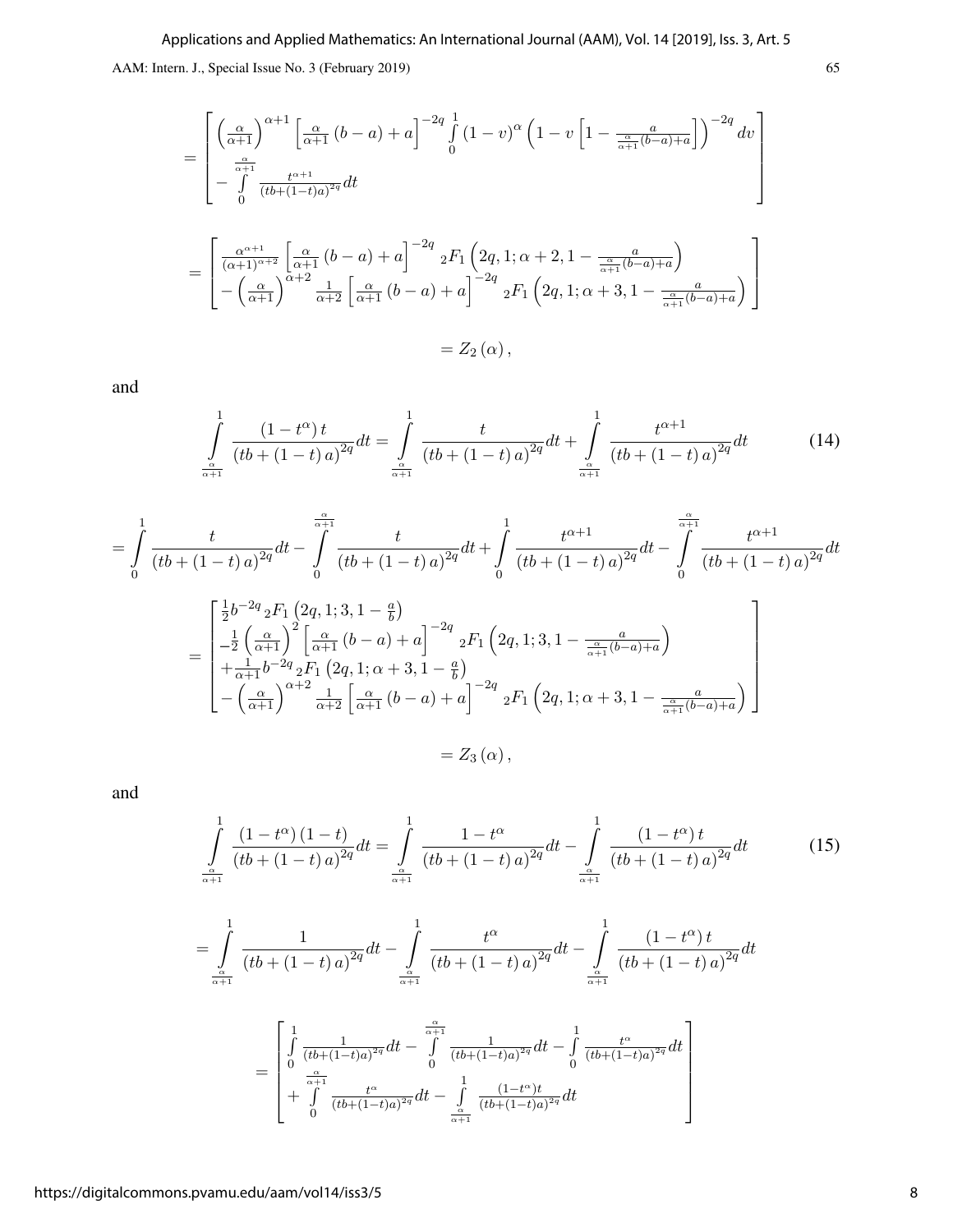$$
\begin{bmatrix}\nb^{-2q} {}_{2}F_{1} (2q, 1; 2, 1 - \frac{a}{b}) \\
-\frac{\alpha}{\alpha + 1} \left[ \frac{\alpha}{\alpha + 1} (b - a) + a \right]^{-2q} {}_{2}F_{1} (2q, 1; 2, 1 - \frac{a}{\frac{\alpha}{\alpha + 1}(b - a) + a}) \\
-\frac{1}{\alpha + 1} b^{-2q} {}_{2}F_{1} (2q, 1; \alpha + 2, 1 - \frac{a}{b}) \\
+\frac{\alpha^{\alpha + 1}}{(\alpha + 1)^{\alpha + 2}} \left[ \frac{\alpha}{\alpha + 1} (b - a) + a \right]^{-2q} {}_{2}F_{1} (2q, 1; \alpha + 2, 1 - \frac{a}{\frac{\alpha}{\alpha + 1}(b - a) + a}) \\
-\frac{1}{2} b^{-2q} {}_{2}F_{1} (2q, 1; 3, 1 - \frac{a}{b}) \\
-\frac{1}{2} \left( \frac{\alpha}{\alpha + 1} \right)^{2} \left[ \frac{\alpha}{\alpha + 1} (b - a) + a \right]^{-2q} {}_{2}F_{1} (2q, 1; 3, 1 - \frac{a}{\frac{\alpha}{\alpha + 1}(b - a) + a}) \\
-\frac{1}{\alpha + 1} b^{-2q} {}_{2}F_{1} (2q, 1; \alpha + 3, 1 - \frac{a}{b}) \\
+\left( \frac{\alpha}{\alpha + 1} \right)^{\alpha + 2} \frac{1}{\alpha + 2} \left[ \frac{\alpha}{\alpha + 1} (b - a) + a \right]^{-2q} {}_{2}F_{1} (2q, 1; \alpha + 3, 1 - \frac{a}{\frac{\alpha}{\alpha + 1}(b - a) + a})\n\end{bmatrix} = Z_{4}(\alpha).
$$

If we use  $(12) - (15)$  in  $(11)$ , we have  $(10)$ . This completes the proof.

### Theorem 3.2.

Let  $f: I \subseteq (0, \infty) \to \mathbb{R}$  be a differentiable function on  $I^{\circ}$ ,  $a, b \in I^{\circ}$  and  $a < b$ . If  $f' \in L [a, b]$  and  $|f'|$ <sup>q</sup> harmonically convex on [a, b] for  $q > 1$  and  $\frac{1}{q} + \frac{1}{p}$  $\frac{1}{p} = 1$ , then we have the following inequalities:

$$
\left|\Gamma\left(\alpha+1\right)\left(\frac{ab}{b-a}\right)^{\alpha}J_{\frac{1}{b}-}^{\alpha}\left(f\circ h\right)\left(\frac{1}{a}\right)-f\left(\frac{\left(\alpha+1\right)ab}{a+\alpha b}\right)\right|\n
$$
\leq ab\left(b-a\right)\left(\frac{\alpha^{\alpha+1}}{\left(\alpha+2\right)^{\alpha+2}}\right)^{1-\frac{1}{q}}\left[\frac{\left(Z_{5}\left(\alpha\right)|f'(a)|^{q}+Z_{6}\left(\alpha\right)|f'(b)|^{q}\right)^{\frac{1}{q}}}{+\left(Z_{7}\left(\alpha\right)|f'(a)|^{q}+Z_{8}\left(\alpha\right)|f'(b)|^{q}\right)^{\frac{1}{q}}}\right],\n\tag{16}
$$
$$

where

$$
Z_{5} (\alpha) = \frac{1}{2} \left( \frac{\alpha}{\alpha + 1} \right)^{2} \left[ \frac{\alpha}{\alpha + 1} (b - a) + a \right]^{-2q} {}_{2}F_{1} (2q, 1; 3, 1 - \frac{a}{\frac{\alpha}{\alpha + 1}(b - a) + a}),
$$
  
\n
$$
Z_{6} (\alpha) = \left[ \frac{\frac{\alpha}{\alpha + 1} \left[ \frac{\alpha}{\alpha + 1} (b - a) + a \right]^{-2q} {}_{2}F_{1} (2q, 1; 2, 1 - \frac{a}{\frac{\alpha}{\alpha + 1}(b - a) + a}) - \left( \frac{\alpha}{\alpha + 1} \right)^{2} \left[ \frac{\alpha}{\alpha + 1} (b - a) + a \right]^{-2q} {}_{2}F_{1} (2q, 1; 3, 1 - \frac{a}{\frac{\alpha}{\alpha + 1}(b - a) + a}) \right],
$$
  
\n
$$
Z_{7} (\alpha) = \left[ \frac{1}{2} b^{-2q} {}_{2}F_{1} (2q, 1; 3, 1 - \frac{a}{b}) + \frac{1}{2} \left( \frac{\alpha}{\alpha + 1} \right)^{2} \left[ \frac{\alpha}{\alpha + 1} (b - a) + a \right]^{-2q} {}_{2}F_{1} (2q, 1; 3, 1 - \frac{a}{\frac{\alpha}{\alpha + 1}(b - a) + a}) \right],
$$
  
\n
$$
Z_{8} (\alpha) = \begin{bmatrix} b^{-2q} {}_{2}F_{1} (2q, 1; 2, 1 - \frac{a}{b}) - \frac{\alpha}{\alpha + 1} \left[ \frac{\alpha}{\alpha + 1} (b - a) + a \right]^{-2q} {}_{2}F_{1} (2q, 1; 2, 1 - \frac{a}{\frac{\alpha}{\alpha + 1}(b - a) + a}) - \frac{1}{2} b^{-2q} {}_{2}F_{1} (2q, 1; 3, 1 - \frac{a}{b}) - \frac{1}{2} b^{-2q} {}_{2}F_{1} (2q, 1; 3, 1 - \frac{a}{b}) \end{bmatrix},
$$

 $\frac{1}{2}\left(\frac{\alpha}{\alpha+1}\right)^2\left[\frac{\alpha}{\alpha+1}\left(b-a\right)+a\right]^{-2q}{}_2F_1\left(2q,1;3,1-\frac{a}{\frac{\alpha}{\alpha+1}\left(b-a\right)+a}\right]$ 

and  $0 < \alpha \leq 1$ .

 $-\frac{1}{2}$ 

 $\setminus$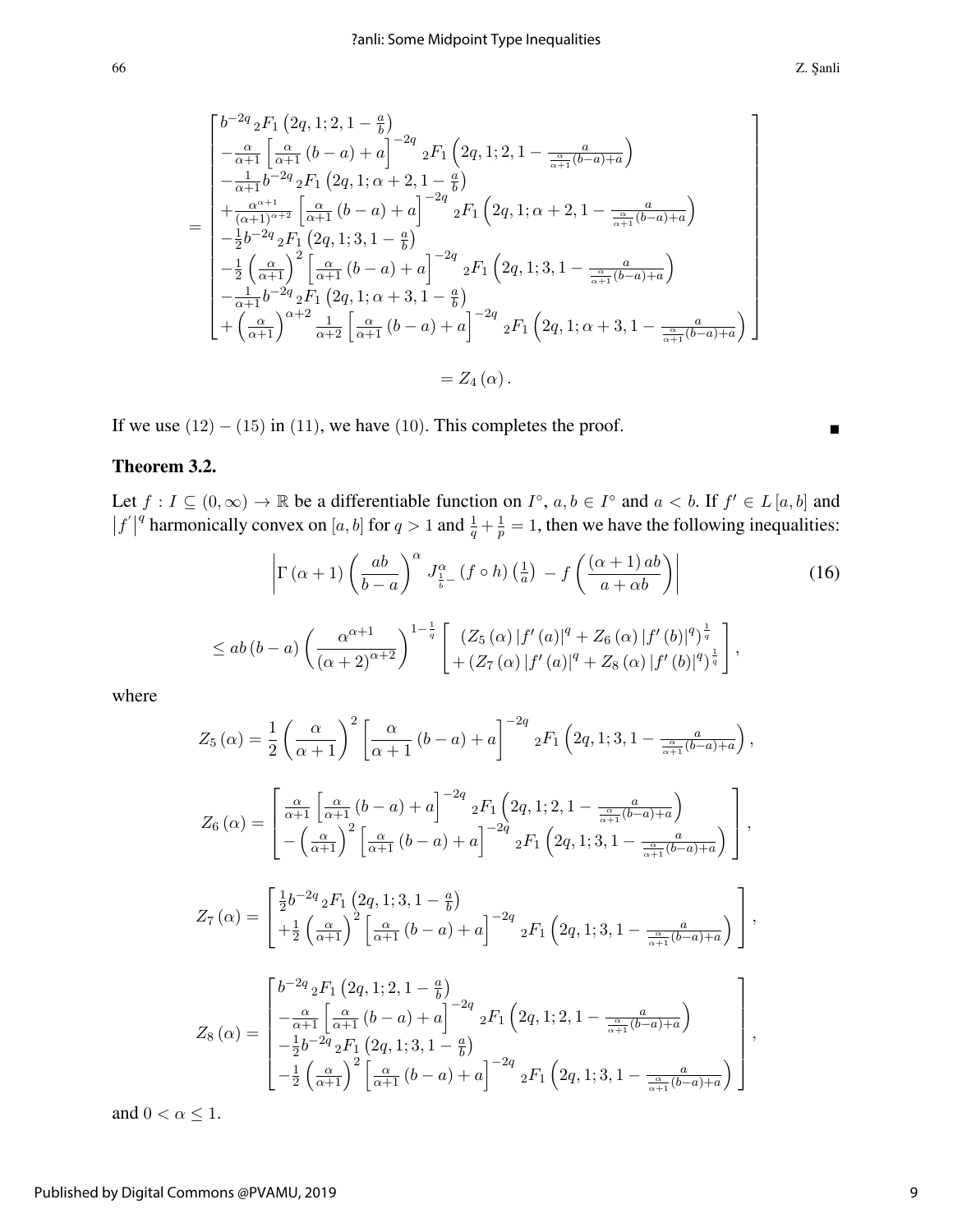# *Proof:*

By using Lemma 2.1, Hölder inequality and harmonically convexity of  $|f'|$  $q$ , we have

$$
\left|\Gamma\left(\alpha+1\right)\left(\frac{ab}{b-a}\right)^{\alpha}J_{\frac{1}{b}-}^{\alpha}\left(f\circ h\right)\left(\frac{1}{a}\right)-f\left(\frac{\alpha+1}{a+ab}\right)\right|\right|
$$
\n
$$
\leq ab\left(b-a\right)\left[\int_{0}^{\frac{\alpha}{\alpha+1}}\frac{t^{\alpha}}{(tb+(1-t)a)^{2}}\left|f'\left(\frac{ab}{ta+(1-t)b}\right)\right|dt\right]
$$
\n
$$
\leq ab\left(b-a\right)\left[\left(\int_{0}^{\frac{\alpha}{\alpha+1}}t^{\alpha}dt\right)^{\frac{1}{p}}\left(\int_{0}^{\frac{\alpha}{\alpha+1}}\frac{1-t^{\alpha}}{(tb+(1-t)a)^{2q}}\left|f'\left(\frac{ab}{ta+(1-t)b}\right)\right|^{q}dt\right]
$$
\n
$$
\leq ab\left(b-a\right)\left[\left(\int_{0}^{\frac{\alpha}{\alpha+1}}t^{\alpha}dt\right)^{\frac{1}{p}}\left(\int_{0}^{\frac{\alpha}{\alpha+1}}\frac{1}{(tb+(1-t)a)^{2q}}\left|f'\left(\frac{ab}{ta+(1-t)b}\right)\right|^{q}dt\right)^{\frac{1}{q}}
$$
\n
$$
+ \left(\int_{\frac{\alpha}{\alpha+1}}^{1}(1-t^{\alpha})dt\right)^{\frac{1}{p}}\left(\int_{\frac{\alpha}{\alpha+1}}^{1}\frac{1}{(tb+(1-t)a)^{2q}}\left|f'\left(\frac{ab}{ta+(1-t)b}\right)\right|^{q}dt\right)^{\frac{1}{q}}
$$
\n
$$
\leq ab\left(b-a\right)\left(\frac{\alpha^{\alpha+1}}{(\alpha+2)^{\alpha+2}}\right)^{\frac{1}{p}}\left[\left(\int_{0}^{\frac{\alpha}{\alpha+1}}\frac{1}{(tb+(1-t)a)^{2q}}\left[t\left|f'(a)\right|^{q}+(1-t)\left|f'(b)\right|^{q}\right]dt\right)^{\frac{1}{q}}\right].
$$

Calculating the appearing integrals in (17), we have

$$
\int_{0}^{\frac{\alpha}{\alpha+1}} \frac{t}{(tb + (1-t)a)^{2q}} dt = \frac{1}{2} \left( \frac{\alpha}{\alpha+1} \right)^2 \left[ \frac{\alpha}{\alpha+1} (b-a) + a \right]^{-2q} {}_{2}F_1 \left( 2q, 1; 3, 1 - \frac{a}{\frac{\alpha}{\alpha+1} (b-a) + a} \right)
$$
(18)  
= Z<sub>5</sub> (\alpha),

and

$$
\int_{0}^{\frac{\alpha}{\alpha+1}} \frac{1-t}{(tb + (1-t)a)^{2q}} dt = \int_{0}^{\frac{\alpha}{\alpha+1}} \frac{1}{(tb + (1-t)a)^{2q}} dt - \int_{0}^{\frac{\alpha}{\alpha+1}} \frac{t}{(tb + (1-t)a)^{2q}} dt
$$
(19)  

$$
= \left[ \frac{\alpha}{\alpha+1} \left[ \frac{\alpha}{\alpha+1} (b-a) + a \right]^{-2q} {}_{2}F_{1} \left( 2q, 1; 2, 1 - \frac{a}{\frac{\alpha}{\alpha+1} (b-a) + a} \right) - \left( \frac{\alpha}{\alpha+1} \right)^{2} \left[ \frac{\alpha}{\alpha+1} (b-a) + a \right]^{-2q} {}_{2}F_{1} \left( 2q, 1; 3, 1 - \frac{a}{\frac{\alpha}{\alpha+1} (b-a) + a} \right) \right]
$$

$$
= Z_{6} (\alpha),
$$

and

$$
\int_{\frac{\alpha}{\alpha+1}}^{1} \frac{t}{(tb + (1-t)a)^{2q}} dt = \begin{bmatrix} \frac{1}{2}b^{-2q} {}_{2}F_{1} \left(2q, 1; 3, 1-\frac{a}{b}\right) \\ +\frac{1}{2} \left(\frac{\alpha}{\alpha+1}\right)^{2} \left[\frac{\alpha}{\alpha+1} \left(b-a\right)+a\right]^{-2q} {}_{2}F_{1} \left(2q, 1; 3, 1-\frac{a}{\frac{\alpha}{\alpha+1}(b-a)+a}\right) \end{bmatrix} (20)
$$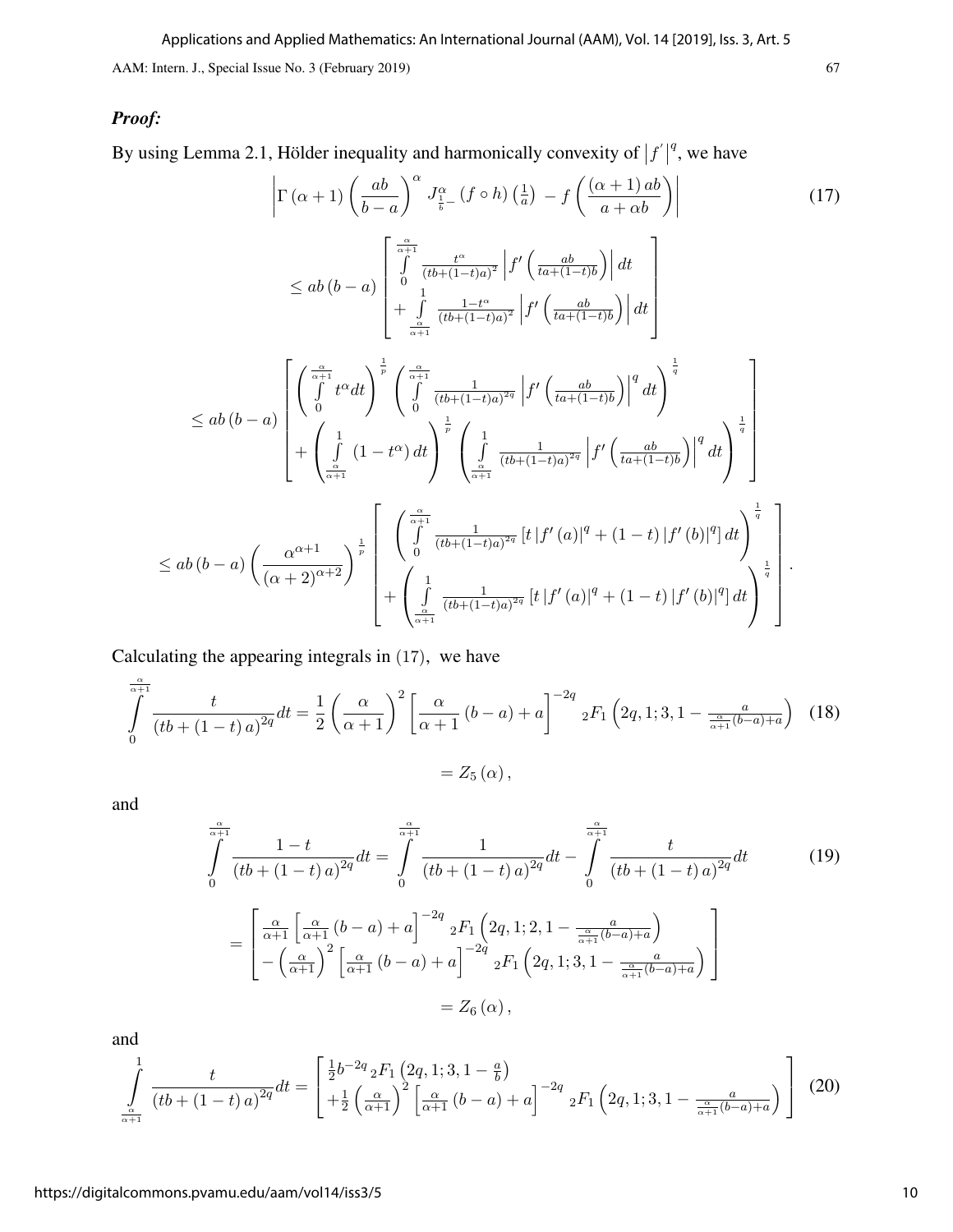68 Z. ¸Sanli

$$
=Z_{7}\left( \alpha\right) ,
$$

and

$$
\int_{\frac{\alpha}{\alpha+1}}^{1} \frac{1-t}{(tb + (1-t)a)^{2q}} dt = \int_{\frac{\alpha}{\alpha+1}}^{1} \frac{1}{(tb + (1-t)a)^{2q}} dt - \int_{\frac{\alpha}{\alpha+1}}^{1} \frac{t}{(tb + (1-t)a)^{2q}} dt \tag{21}
$$

$$
= \begin{bmatrix} b^{-2q} {}_2F_1 \left(2q, 1; 2, 1-\frac{a}{b}\right) \\ -\frac{\alpha}{\alpha+1} \left[ \frac{\alpha}{\alpha+1} \left( b-a \right) + a \right]^{-2q} {}_2F_1 \left(2q, 1; 2, 1-\frac{a}{\frac{\alpha}{\alpha+1}(b-a)+a}\right) \\ -\frac{1}{2} b^{-2q} {}_2F_1 \left(2q, 1; 3, 1-\frac{a}{b}\right) \\ -\frac{1}{2} \left( \frac{\alpha}{\alpha+1} \right)^2 \left[ \frac{\alpha}{\alpha+1} \left( b-a \right) + a \right]^{-2q} {}_2F_1 \left(2q, 1; 3, 1-\frac{a}{\frac{\alpha}{\alpha+1}(b-a)+a}\right) \end{bmatrix}
$$

$$
=Z_{8}\left( \alpha\right) .
$$

If we use  $(18) - (21)$  in  $(17)$ , we have  $(16)$ . This completes the proof.

# Theorem 3.3.

Let  $f: I \subseteq (0, \infty) \to \mathbb{R}$  be a differentiable function on  $I^{\circ}$ ,  $a, b \in I^{\circ}$  and  $a < b$ . If  $f' \in L [a, b]$  and  $|f'|$ <sup>q</sup> harmonically convex on [a, b] for  $q \ge 1$ , then we have the following inequalities:

$$
\left|\Gamma\left(\alpha+1\right)\left(\frac{ab}{b-a}\right)^{\alpha}J_{\frac{1}{a}+}^{\alpha}(f\circ h)\left(\frac{1}{b}\right)-f\left(\frac{\left(\alpha+1\right)ab}{\alpha a+b}\right)\right|\n
$$
\leq (b-a) \, ab \left(\frac{\alpha^{\alpha+1}}{(\alpha+2)^{\alpha+2}}\right)^{1-\frac{1}{q}} \left[\frac{\left(Z_9\left(\alpha\right)|f'(a)|^q + Z_{10}\left(\alpha\right)|f'(b)|^q\right)^{\frac{1}{q}}}{\left[+\left(Z_{11}\left(\alpha\right)|f'(a)|^q + Z_{12}\left(\alpha\right)|f'(b)|^q\right)^{\frac{1}{q}}}\right],\n\tag{22}
$$
$$

where

$$
Z_9(\alpha) = \left(\frac{\alpha}{\alpha+1}\right)^{\alpha+2} \frac{1}{\alpha+2} b^{-2q} {}_2F_1\left(2q,\alpha+2;\alpha+3,\frac{\alpha}{\alpha+1}\left(1-\frac{a}{b}\right)\right),
$$

$$
Z_{10}\left(\alpha\right) = \begin{bmatrix} \left(\frac{\alpha}{\alpha+1}\right)^{\alpha+2} \frac{1}{\alpha+1} b^{-2q} {}_{2}F_{1}\left(2q,\alpha+1;\alpha+2,\frac{\alpha}{\alpha+1}\left(1-\frac{a}{b}\right)\right) \\ -\left(\frac{\alpha}{\alpha+1}\right)^{\alpha+2} \frac{1}{\alpha+2} b^{-2q} {}_{2}F_{1}\left(2q,\alpha+2;\alpha+3,\frac{\alpha}{\alpha+1}\left(1-\frac{a}{b}\right)\right) \end{bmatrix},
$$

$$
Z_{11}(\alpha) = \begin{bmatrix} \frac{1}{2}b^{-2q} {}_{2}F_{1} (2q, 2; 3, 1 - \frac{a}{b}) \\ -\left(\frac{\alpha}{\alpha+1}\right)^{\alpha+2} \frac{1}{\alpha+1}b^{-2q} {}_{2}F_{1} (2q, \alpha+1; \alpha+2, \frac{\alpha}{\alpha+1} (1 - \frac{a}{b})) \\ +\frac{1}{\alpha+2}b^{-2q} {}_{2}F_{1} (2q, \alpha+2; \alpha+3, 1 - \frac{a}{b}) \\ -\left(\frac{\alpha}{\alpha+1}\right)^{\alpha+2} \frac{1}{\alpha+2}b^{-2q} {}_{2}F_{1} (2q, \alpha+2; \alpha+3, \frac{\alpha}{\alpha+1} (1 - \frac{a}{b})) \end{bmatrix}
$$

,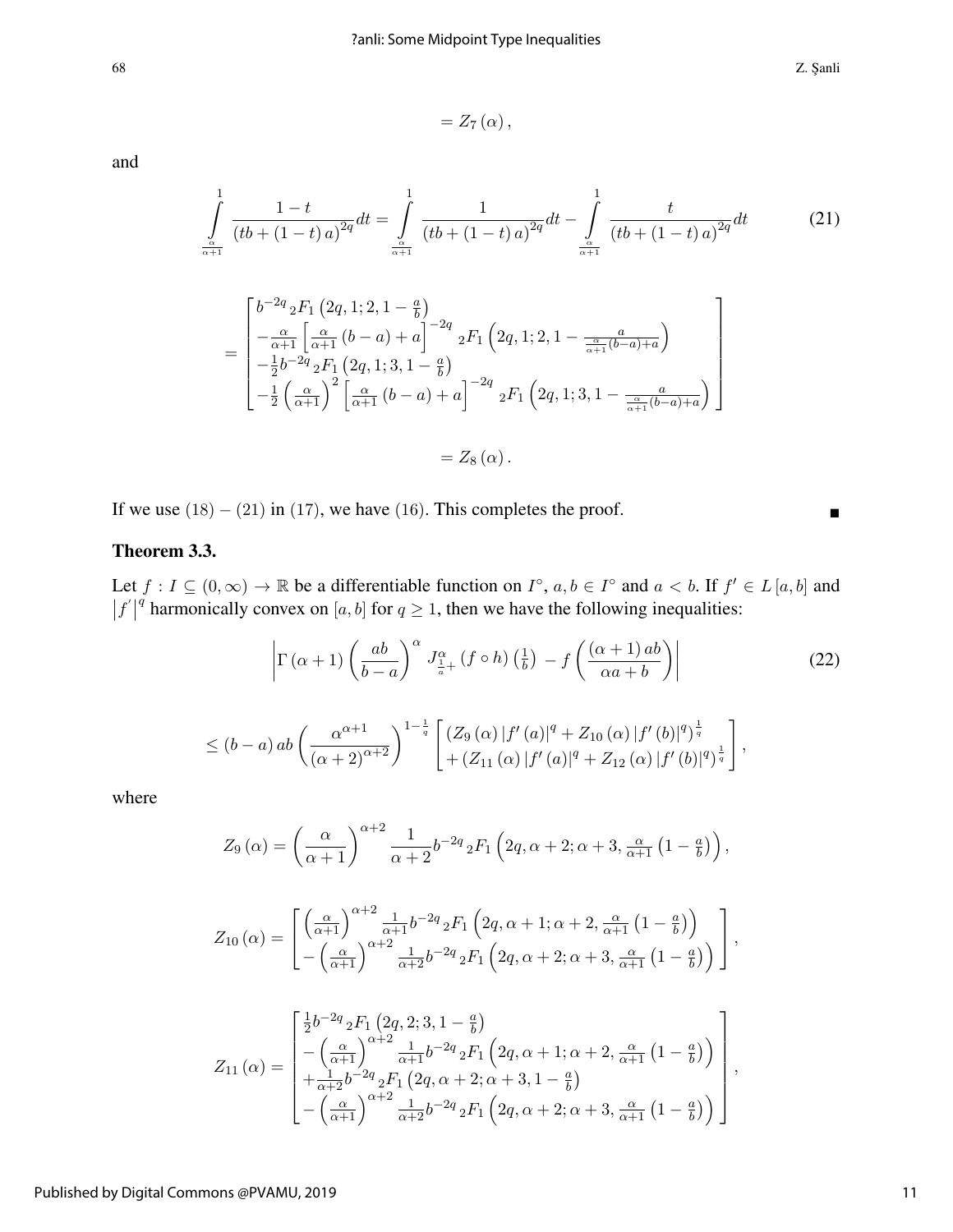$$
Z_{12}(\alpha) = \begin{bmatrix} b^{-2q} {}_{2}F_{1} (2q, 1; 2, 1 - \frac{a}{b}) \\ -\frac{\alpha}{\alpha+1} b^{-2q} {}_{2}F_{1} (2q, 1; 2, \frac{\alpha}{\alpha+1} (1 - \frac{a}{b})) \\ -\frac{1}{\alpha+1} b^{-2q} {}_{2}F_{1} (2q, \alpha + 1; \alpha + 2, 1 - \frac{a}{b}) \\ +(\frac{\alpha}{\alpha+1})^{\alpha+2} \frac{1}{\alpha+1} b^{-2q} F_{1} (2q, \alpha + 1; \alpha + 2, \frac{\alpha}{\alpha+1} (1 - \frac{a}{b})) \\ -\frac{1}{2} b^{-2q} {}_{2}F_{1} (2q, 2; 3, 1 - \frac{a}{b}) \\ +(\frac{\alpha}{\alpha+1})^{\alpha+2} \frac{1}{\alpha+1} b^{-2q} {}_{2}F_{1} (2q, \alpha + 1; \alpha + 2, \frac{\alpha}{\alpha+1} (1 - \frac{a}{b})) \\ -\frac{1}{\alpha+2} b^{-2q} {}_{2}F_{1} (2q, \alpha + 2; \alpha + 3, 1 - \frac{a}{b}) \\ +(\frac{\alpha}{\alpha+1})^{\alpha+2} \frac{1}{\alpha+2} b^{-2q} {}_{2}F_{1} (2q, \alpha + 2; \alpha + 3, \frac{\alpha}{\alpha+1} (1 - \frac{a}{b})) \end{bmatrix}
$$

and  $\alpha > 0$ .

#### *Proof:*

Similar to the proof of Theorem 3.1, by using Lemma 2.3, power mean inequality and harmonically convexity of  $|f|$ <sup>q</sup>, we have (22).

#### Theorem 3.4.

Let  $f: I \subseteq (0, \infty) \to \mathbb{R}$  be a differentiable function on  $I^{\circ}$ ,  $a, b \in I^{\circ}$  and  $a < b$ . If  $f' \in L[a, b]$  and  $|f'|$ <sup>q</sup> harmonically convex on [a, b] for  $q > 1$  and  $\frac{1}{q} + \frac{1}{p}$  $\frac{1}{p} = 1$ , then we have the following inequalities:

$$
\left| \Gamma\left(\alpha+1\right) \left(\frac{ab}{b-a}\right)^{\alpha} J_{\frac{1}{b}-}^{\alpha}(f \circ h) \left(\frac{1}{a}\right) - f\left(\frac{\left(\alpha+1\right)ab}{a+\alpha b}\right) \right|
$$
\n
$$
\leq (b-a) \, ab \left(\frac{\alpha^{\alpha+1}}{(\alpha+2)^{\alpha+2}}\right)^{1-\frac{1}{q}} \left[ \left(Z_{13}\left(\alpha\right) | f'(a)|^q + Z_{14}\left(\alpha\right) | f'(b)|^q \, dt \right)^{\frac{1}{q}} \right],
$$
\n
$$
\left[ \left(Z_{15}\left(\alpha\right) | f'(a)|^q + Z_{16}\left(\alpha\right) | f'(b)|^q \, dt \right)^{\frac{1}{q}} \right],
$$
\n
$$
(23)
$$

where

$$
Z_{13} (\alpha) = \left(\frac{\alpha}{\alpha+1}\right)^{\alpha+2} \frac{1}{\alpha+1} b_2^{-2q} F_1 \left(2q, \alpha+1; \alpha+2, \frac{\alpha}{\alpha+1} \left(1-\frac{a}{b}\right)\right),
$$
  
\n
$$
Z_{14} (\alpha) = \left[\frac{\frac{\alpha}{\alpha+1} b_2^{-2q} F_1 \left(2q, 1; 2, \frac{\alpha}{\alpha+1} \left(1-\frac{a}{b}\right)\right)}{-\left(\frac{\alpha}{\alpha+1}\right)^{\alpha+2} \frac{1}{\alpha+1} b_2^{-2q} F_1 \left(2q, \alpha+1; \alpha+2, \frac{\alpha}{\alpha+1} \left(1-\frac{a}{b}\right)\right)}\right],
$$
  
\n
$$
Z_{15} (\alpha) = \left[\frac{\frac{1}{2} b^{-2q} {}_2F_1 \left(2q, 2; 3, 1-\frac{a}{b}\right)}{+\left(\frac{\alpha}{\alpha+1}\right)^{\alpha+2} \frac{1}{\alpha+1} b_2^{-2q} F_1 \left(2q, \alpha+1; \alpha+2, \frac{\alpha}{\alpha+1} \left(1-\frac{a}{b}\right)\right)}\right],
$$
  
\n
$$
Z_{16} (\alpha) = \left[\frac{b^{-2q} {}_2F_1 \left(2q, 1; 2, 1-\frac{a}{b}\right)}{-\frac{\alpha}{\alpha+1} b_2^{-2q} F_1 \left(2q, 1; 2, \frac{\alpha}{\alpha+1} \left(1-\frac{a}{b}\right)\right)}{-\frac{1}{2} b^{-2q} {}_2F_1 \left(2q, 2; 3, 1-\frac{a}{b}\right)} + \left(\frac{\alpha}{\alpha+1}\right)^{\alpha+2} \frac{1}{\alpha+1} b_2^{-2q} F_1 \left(2q, \alpha+1; \alpha+2, \frac{\alpha}{\alpha+1} \left(1-\frac{a}{b}\right)\right)}\right].
$$

and  $\alpha > 0$ .

,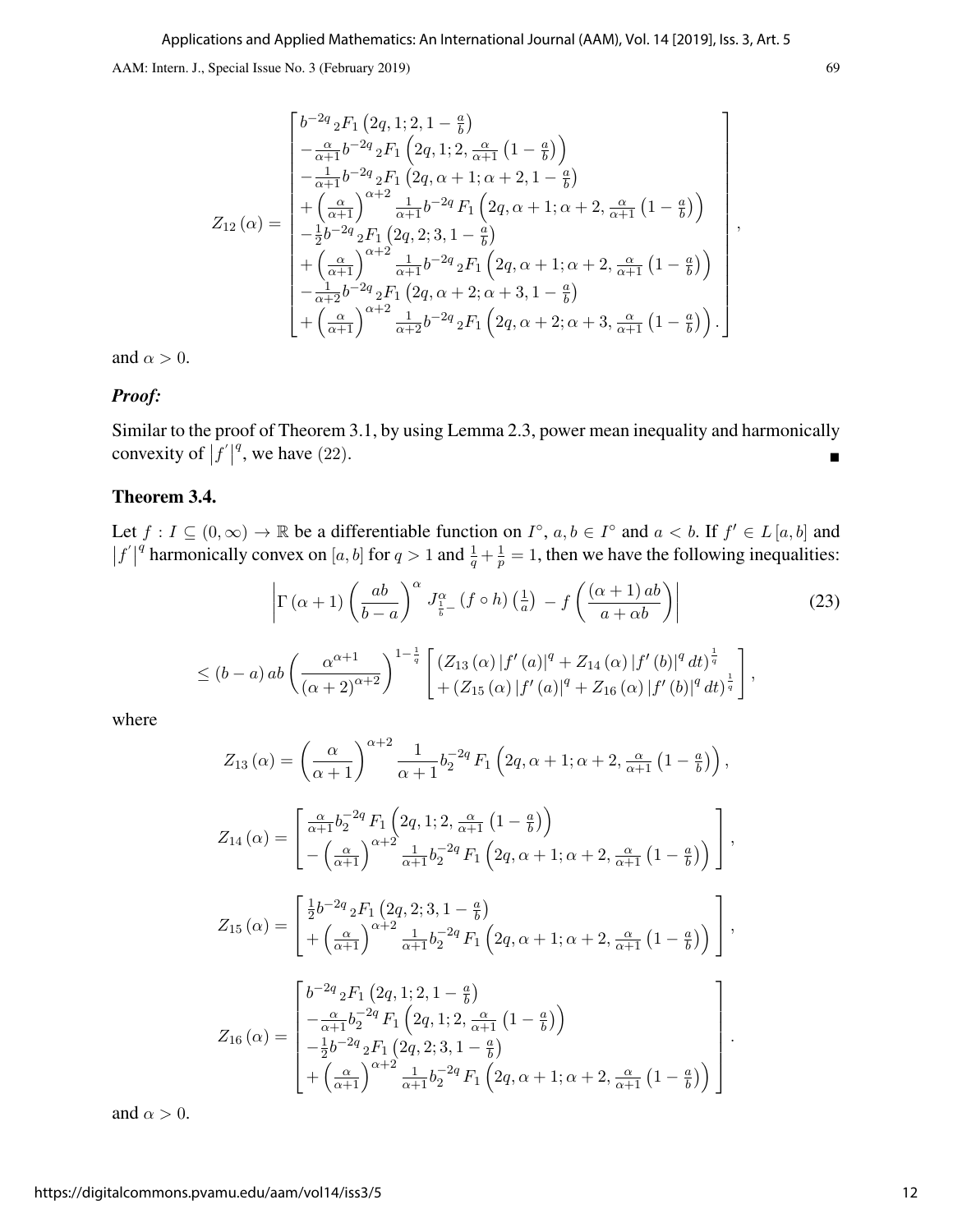## *Proof:*

Similar to the proof of Theorem 3.2, by using Lemma 2.3, Hölder inequality and harmonically convexity of  $|f|$ <sup>q</sup>, we have (23).

## Theorem 3.5.

Let  $f: I \subseteq (0, \infty) \to \mathbb{R}$  be a differentiable function on  $I^{\circ}$ ,  $a, b \in I^{\circ}$  and  $a < b$ . If  $f' \in L [a, b]$  and  $|f'|$ q harmonically convex on [a, b] for  $q \ge 1$ , then we have the following inequalities:

$$
\frac{\left|\Gamma\left(\alpha+1\right)}{2}\left(\frac{ab}{b-a}\right)^{\alpha}\left[J_{\frac{1}{a}+}^{\alpha}\left(f\circ h\right)\left(\frac{1}{b}\right)+J_{\frac{1}{b}-}^{\alpha}\left(f\circ h\right)\left(\frac{1}{a}\right)\right]-\left[\frac{f\left(\frac{(\alpha+1)ab}{\alpha a+b}\right)+f\left(\frac{(\alpha+1)ab}{a+\alpha b}\right)}{2}\right]\right| (24)
$$
\n
$$
\leq \frac{ab\left(b-a\right)}{2}\left(\frac{1}{\alpha+1}\right)^{1-\frac{1}{q}}\left[\frac{\left(Z_{17}\left(\alpha\right)|f'(a)|^{q}+Z_{18}\left(\alpha\right)|f'(b)|^{q}\right)^{\frac{1}{q}}}{+\left(Z_{19}\left(\alpha\right)|f'(b)|^{q}+Z_{20}\left(\alpha\right)|f'(a)|^{q}\right)^{\frac{1}{q}}}\right]+(Z_{21}\left(\alpha\right)|f'(b)|^{q}+Z_{22}\left(\alpha\right)|f'(a)|^{q}\right)^{\frac{1}{q}}}{+\left(Z_{23}\left(\alpha\right)|f'(a)|^{q}+Z_{24}\left(\alpha\right)|f'(b)|^{q}\right)^{\frac{1}{q}}}\right],
$$

where

$$
Z_{17} (\alpha) = \frac{1}{\alpha + 2} b^{-2q} {}_2F_1 (2q, 1; \alpha + 3, 1 - \frac{a}{b}),
$$

$$
Z_{18} (\alpha) = \begin{bmatrix} \frac{1}{\alpha+1} b^{-2q} {}_{2}F_{1} (2q, 1; \alpha+2, 1-\frac{a}{b}) \\ -\frac{1}{\alpha+2} b^{-2q} {}_{2}F_{1} (2q, 1; \alpha+3, 1-\frac{a}{b}) \end{bmatrix},
$$

$$
Z_{19}\left(\alpha\right) = \frac{1}{\alpha+1}b^{-2q} {}_2F_1\left(2q,\alpha+2;\alpha+3,1-\frac{a}{b}\right)
$$

$$
Z_{20}\left(\alpha\right) = \begin{bmatrix} \frac{1}{\alpha+1}b^{-2q} {}_{2}F_{1}\left(2q,\alpha+1;\alpha+2,1-\frac{a}{b}\right) \\ -\frac{1}{\alpha+2}b^{-2q} {}_{2}F_{1}\left(2q,\alpha+2;\alpha+3,1-\frac{a}{b}\right) \end{bmatrix},
$$

$$
Z_{21} (\alpha) = \begin{bmatrix} \frac{1}{2} b^{-2q} {}_{2}F_{1} (2q, 2; 3, 1 - \frac{a}{b}) \\ - \left(\frac{\alpha}{\alpha + 2}\right)^{\alpha + 2} \frac{1}{\alpha + 1} b^{-2q} {}_{2}F_{1} (2q, \alpha + 1; \alpha + 2, \frac{\alpha}{\alpha + 1} (1 - \frac{a}{b})) \end{bmatrix},
$$

$$
Z_{22}(\alpha) = \begin{bmatrix} b^{-2q} {}_{2}F_{1} (2q, 1; 2, 1 - \frac{a}{b}) \\ -\frac{\alpha}{\alpha+1} b^{-2q} {}_{2}F_{1} (2q, 1; 2, \frac{\alpha}{\alpha+1} (1 - \frac{a}{b})) \\ -\frac{1}{2} b^{-2q} {}_{2}F_{1} (2q, 2; 3, 1 - \frac{a}{b}) \\ +(\frac{\alpha}{\alpha+2})^{\alpha+2} \frac{1}{\alpha+1} b^{-2q} {}_{2}F_{1} (2q, \alpha+1; \alpha+2, \frac{\alpha}{\alpha+1} (1 - \frac{a}{b})) \end{bmatrix},
$$

$$
Z_{23}(\alpha) = \begin{bmatrix} \frac{1}{2}b^{-2q} {}_{2}F_{1} (2q, 1; 3, 1 - \frac{a}{b}) \\ -\frac{1}{2} (\frac{\alpha}{\alpha + 1})^{\alpha + 2} \left[ \frac{\alpha}{\alpha + 1} (b - a) + a \right]^{-2q} {}_{2}F_{1} (2q, 1; 3, \frac{a}{\frac{\alpha}{\alpha + 1} (b - a) + a}) \end{bmatrix},
$$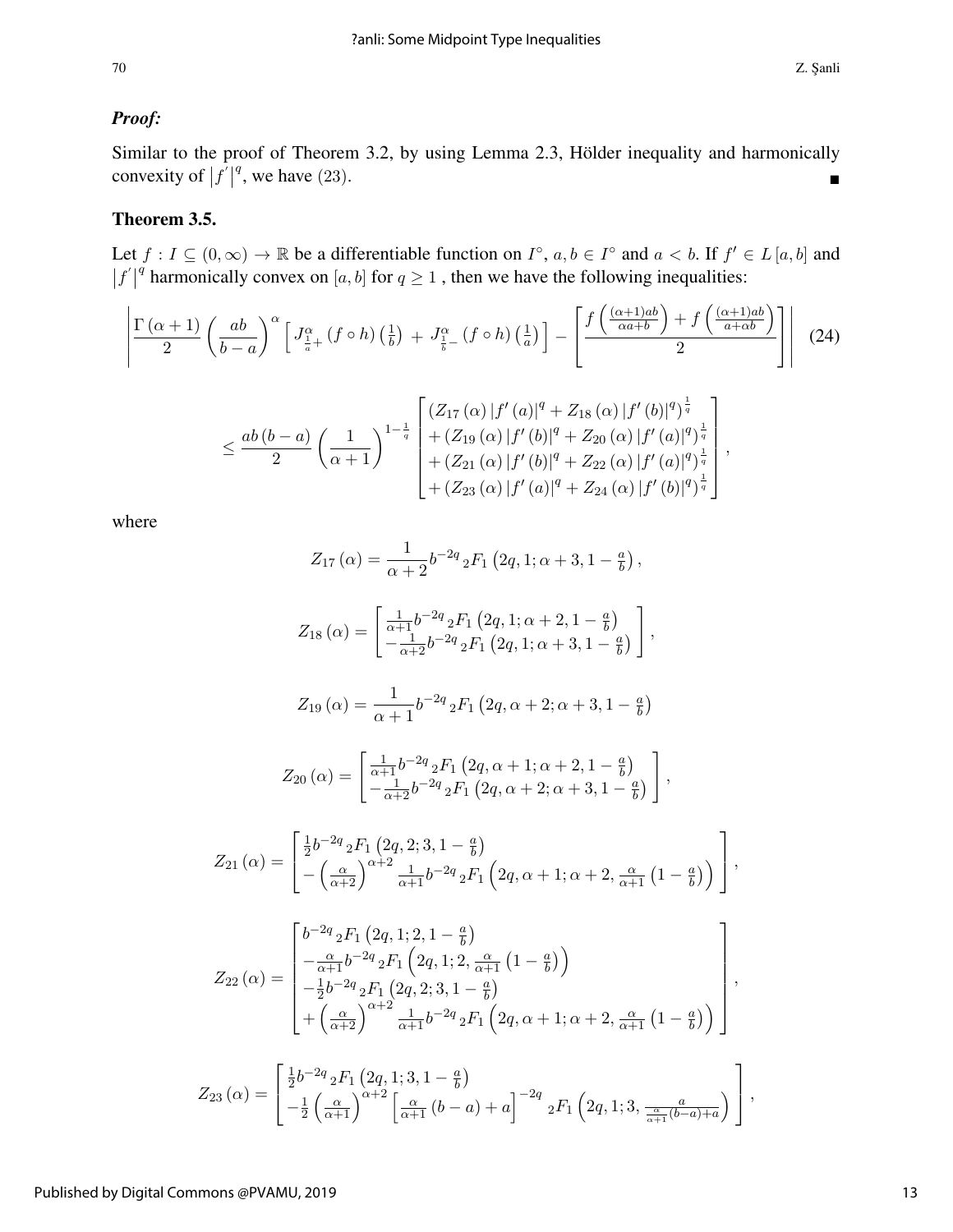$$
Z_{24}(\alpha) = \begin{bmatrix} b^{-2q} {}_{2}F_{1} (2q, 1; 2, 1 - \frac{a}{b}) \\ -\frac{\alpha}{\alpha+1} \left[ \frac{\alpha}{\alpha+1} (b-a) + a \right]^{-2q} {}_{2}F_{1} (2q, 1; 2, \frac{a}{\frac{\alpha}{\alpha+1} (b-a)+a}) \\ -\frac{1}{2} b^{-2q} {}_{2}F_{1} (2q, 1; 3, 1 - \frac{a}{b}) \\ +\frac{1}{2} \left( \frac{\alpha}{\alpha+1} \right)^{\alpha+2} \left[ \frac{\alpha}{\alpha+1} (b-a) + a \right]^{-2q} {}_{2}F_{1} (2q, 1; 3, \frac{a}{\frac{\alpha}{\alpha+1} (b-a)+a}) \end{bmatrix}
$$

,

and  $\alpha > 0$ .

### *Proof:*

Similar to the proof of Theorem 3.1, by using Lemma 2.5, power mean inequality and harmonically convexity of  $|f|$ <sup>q</sup>, we have (24).

#### Theorem 3.6.

Let  $f: I \subseteq (0, \infty) \to \mathbb{R}$  be a differentiable function on  $I^{\circ}$ ,  $a, b \in I^{\circ}$  and  $a < b$ . If  $f' \in L [a, b]$  and  $|f'|$ q harmonically convex on [a, b] for  $q > 1$  and  $\frac{1}{q} + \frac{1}{p}$  $\frac{1}{p} = 1$ , then we have the following inequalities:

$$
\frac{\Gamma(\alpha+1)}{2} \left( \frac{ab}{b-a} \right)^{\alpha} \left[ J_{\frac{1}{a}+}^{\alpha} (f \circ h) \left( \frac{1}{b} \right) + J_{\frac{1}{b}-}^{\alpha} (f \circ h) \left( \frac{1}{a} \right) \right] - \left[ \frac{f \left( \frac{(\alpha+1)ab}{\alpha a+b} \right) + f \left( \frac{(\alpha+1)ab}{a+\alpha b} \right)}{2} \right] \right] (25)
$$
\n
$$
\leq \frac{ab (b-a)}{2} \left( \frac{1}{\alpha+1} \right)^{1-\frac{1}{q}} \left[ \frac{(Z_{25} (\alpha) |f'(a)|^q + Z_{26} (\alpha) |f'(b)|^q)^{\frac{1}{q}}}{+ (Z_{27} (\alpha) |f'(b)|^q + Z_{28} (\alpha) |f'(a)|^q)^{\frac{1}{q}} + (Z_{21} (\alpha) |f'(b)|^q + Z_{22} (\alpha) |f'(a)|^q)^{\frac{1}{q}} \right] + (Z_{23} (\alpha) |f'(a)|^q + Z_{24} (\alpha) |f'(b)|^q + Z_{24} (\alpha) |f'(b)|^q)^{\frac{1}{q}} \right],
$$

where

$$
Z_{25} (\alpha) = \frac{1}{2} b^{-2q} {}_2F_1 (2q, 1; 3, 1 - \frac{a}{b}),
$$

$$
Z_{26} (\alpha) = \begin{bmatrix} b^{-2q} {}_2F_1 \left(2q, 1; 2, 1-\frac{a}{b}\right) \\ -\frac{1}{2} b^{-2q} {}_2F_1 \left(2q, 1; 3, 1-\frac{a}{b}\right) \end{bmatrix},
$$

$$
Z_{27}\left(\alpha\right) = \frac{1}{2}b^{-2q} {}_2F_1\left(2q,2;3,1-\frac{a}{b}\right),\,
$$

$$
Z_{28}(\alpha) = \begin{bmatrix} b^{-2q} {}_2F_1\left(2q, 1; 2, 1-\frac{a}{b}\right) \\ -\frac{1}{2}b^{-2q} {}_2F_1\left(2q, 2; 3, 1-\frac{a}{b}\right) \end{bmatrix},
$$

 $Z_{21}(\alpha) - Z_{24}(\alpha)$  are the same as in Theorem 3.5 and  $\alpha > 0$ .

#### *Proof:*

Similar to the proof of Theorem 3.2, by using Lemma 2.5, Hölder inequality and harmonically convexity of  $|f|$ <sup>q</sup>, we have (25).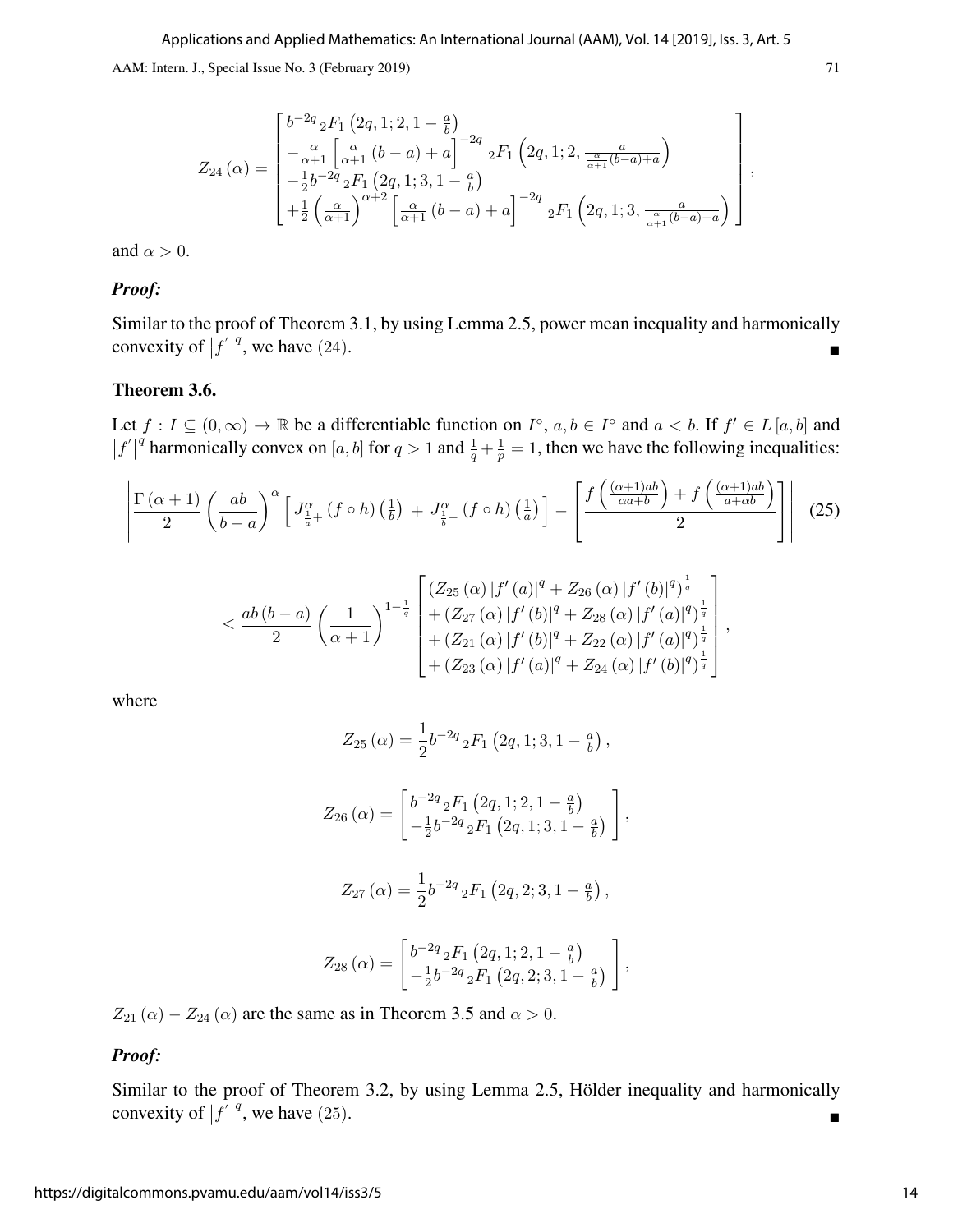#### 72 Z. Şanli

## 4. Conclusion

In the literature, there are so many studies for Hermite-Hadamard type inequalities for fractional integrals by using right and left fractional integrals together. This work is different in terms of using the right and left fractional integrals independently to obtain the midpoint type inequalities for harmonically convex functions in Riemann-Liouville fractional integral forms. In our main results, if one takes  $\alpha = 1$ , one has the midpoint type inequalities for harmonically convex functions.

# **REFERENCES**

- Awan, M. U. Noor, M. A., Mihai, M. V. and Noor, K. I. (2018). Inequalities via harmonic convex functions: Conformable fractional calculus approach, J. Math. Inequal., Vol. 12, No. 1, pp. 143-153.
- Chen, F. and Wu, S. (2014). Fejer and Hermite-Hadamard type inequalities for harmonically convex functions, J. Appl. Math., Vol. 2014, Article ID:386806, pp. 1-6.
- Dragomir, S. S. (2017). Inequalities of Hermite-Hadamard type for HA-convex functions, Moroccan J. P. Appl. Anal. Vol. 3, No. 1, pp. 83-101.
- ˙I¸scan, ˙I. (2014). Hermite-Hadamard type inequalities for harmonically convex functions, Hacettepe J. Math. Statist., Vol. 43, No. 6, pp. 935-942.
- ˙I¸scan, ˙I., Kunt, M. and Yazıcı, N. (2016). Hermite-Hadamard-Fejer type inequalities for harmonically convex functions via fractional integrals, New Trends in Math. Sci., Vol. 4, No. 3, pp. 239-253.
- ˙I¸scan, ˙I. and Wu, S. (2014). Hermite-Hadamard type inequalities for harmonically convex functions via fractional integrals, Appl. Math. Comput., Vol. 238, pp. 237-244.
- Kilbas, A. A., Srivastava, H. M. and Trujillo, J. J. (2006). Theory and applications of fractional differential equations. Elsevier, Amsterdam., Vo. 204, No. 1, pp. 540.
- Kirmaci, U. S. (2004). Inequalities for differentiable mappings and applications to special means of real numbers and to midpoint formula, Appl. Math. Comp., Vol. 147, No. 1, pp. 137-146.
- Kunt, M. and Iscan, I. (2017). Hermite-Hadamard type inequalities for harmonically  $(\alpha, m)$ -convex functions by using fractional integrals, Konuralp J. Math., Vol. 5, No. 1, pp. 201-213.
- Kunt, M., İşcan, İ. and Yazici, N. (2016). Hermite-Hadamard type inequalities for product of harmonically convex functions via Riemann-Liouville fractional integrals, J. Math. Anal., Vol. 7, No. 4, pp. 74-82.
- Kunt, M., İşcan, İ., Yazici, N. and Gözütok, U. (2016). On new inequalities of Hermite-Hadamard-Fejer type for harmonically convex functions via fractional integrals, SpringerPlus, Vol. 635, No. 5, pp. 1-19.
- Kunt, M., Karapinar, D., Turhan, S. and İşcan, İ. (2018). The right Rieaman-Liouville fractional Hermite-Hadamard type inequalities for convex functions, J Inequal. Special Func., Vol. 9, No. 1, pp. 45-57.
- Kunt, M., Karapinar, D., Turhan, S. and İşcan, İ. (2019). The left Rieaman-Liouville fractional Hermite-Hadamard type inequalities for convex functions, Mathematica Slovaca. (Accepted